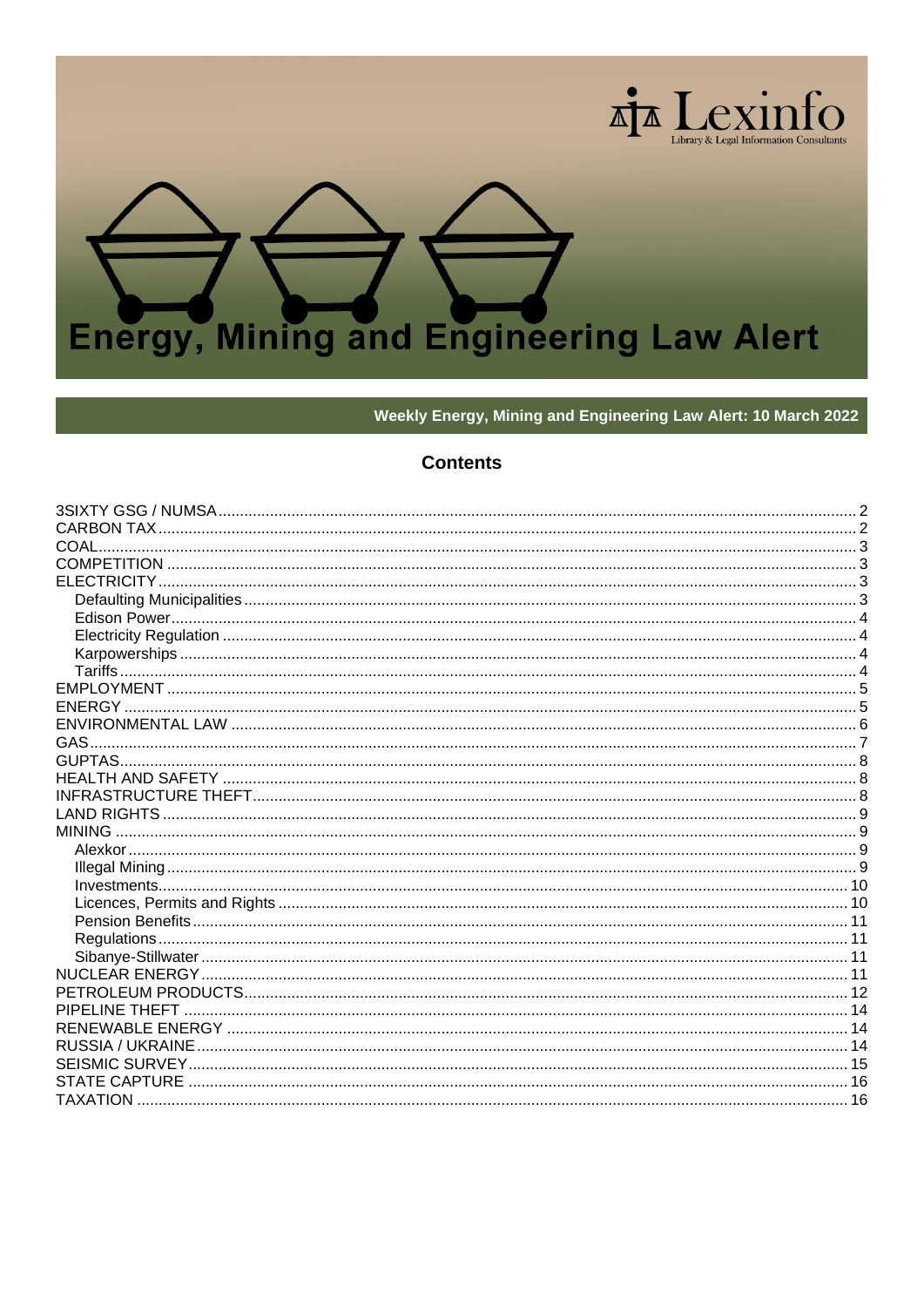

# **3SIXTY GSG / NUMSA**

*Media Comments*

### <span id="page-1-0"></span>**Gumede, Michelle. 3Sixty group says Prudential Authority did not do its homework.**

2022 March 7 Business Day

"Financial services group 3Sixty Global Solutions Group (3Sixty GSG) has laid into the Prudential Authority (PA), the regulator of financial services firms, for its "desperate" attempt to have the provisional curator of underwriter 3Sixty Life, which it chose itself, removed. 3Sixty GSG welcomed the high court in Johannesburg's dismissal of the application by the PA to have BDO SA's suspended head of actuarial services, Yashoda Ram, removed..." <https://www.businesslive.co.za/bd/companies/financial-services/2022-03-07-3sixty-group-says-prudential-authority-did-not-do-its-homework/> (Subscription Needed)

## **Koka, Mpho. Reserve Bank bid to remove curator for Numsa firm dismissed.**

2022 March 3 Sowetan Live

"The high court in Johannesburg has dismissed an application by the SA Reserve Bank to remove a curator it appointed to take care of the affairs of 3Sixty Life Ltd — a subsidiary of the National Union of Metalworkers of SA investment arm. Last month, the Reserve Bank through the Prudential Authority (PA) sought to remove curator Yashoda Ram after it found out that she did not complete her degree."

<https://www.sowetanlive.co.za/news/south-africa/2022-03-03-reserve-bank-bid-to-remove-curator-for-numsa-firm-dismissed/>

# **Numsa rejects reports of factional battles over 3Sixty Life curatorship.**

2022 March 4 The Citizen

"The National Union of Metalworkers of South Africa (Numsa) has dismissed media reports of tension and factional battles within the union emanating from the curatorship of one of its companies. This week, GroundUp and amaBhungane published stories based on-court action by the Reserve Bank's Prudential Authority to place Numsa Investment Corporation (NIC) – owned life insurance company 3Sixty Life, under curatorship." <https://www.citizen.co.za/business/business-news/3040862/numsa-rejects-reports-factional-battles-over-3sixty-life-curatorship/>

### **Political tensions brewing around Numsa Investment Company, Irvin Jim.**

2022 March 3 The Citizen

"Tensions are brewing within the ranks of South Africa's largest union Numsa (National Union of Metalworkers of South Africa). According to a report by amaBhungane, Numsa boss Irvin Jim and his relationship with Numsa Investment Company (NIC) CEO Khandani Msibi is at the heart of growing discontent at the union." <https://www.citizen.co.za/business/business-news/3040300/political-tensions-brewing-around-numsa-investment-company-irvin-jim/>

## **Reddy, Micah. Numsa at war with itself over investment company.**

2022 March 2 Daily Maverick

"Financial difficulties facing a business owned by the National Union of Metalworkers of South Africa (Numsa) have exposed tensions in the country's largest union. They pit general secretary Irvin Jim against those in the union who question the role of his ally, Numsa Investment Company boss Khandani Msibi." <https://www.dailymaverick.co.za/article/2022-03-02-numsa-at-war-with-itself-over-investment-company/>

# **Stent, James. Millions of rands siphoned from NUMSA's insurance company, report shows.**

2022 March 4 GroundUp

"Millions of rands in insurance premiums paid by members of the National Union of Metalworkers of SA (NUMSA) were siphoned from life insurer 3Sixty Life to prop up other NUMSA-owned companies between 2017 and 2019. The Prudential Authority, a financial regulator, placed the insurer under curatorship in December 2021, after a year of operating in an insolvent position. This decision is being challenged by the board of 3Sixty Life, including acting CEO Khandani Msibi."

<span id="page-1-1"></span><https://www.groundup.org.za/article/millions-rands-syphoned-off-from-numsa-insurance-company-report-shows/>

[Back to Contents](#page-0-0)

# **CARBON TAX**

*Media Comment*

#### **Implications of Godongwana's recent carbon tax announcements.**

2022 Mar 8 Engineering News

"In his February Budget, Finance Minister Enoch Godongwana announced that the first phase of the carbon tax would be extended for three years, that the carbon tax rate had been increased from R134/t to R144/t, and that the carbon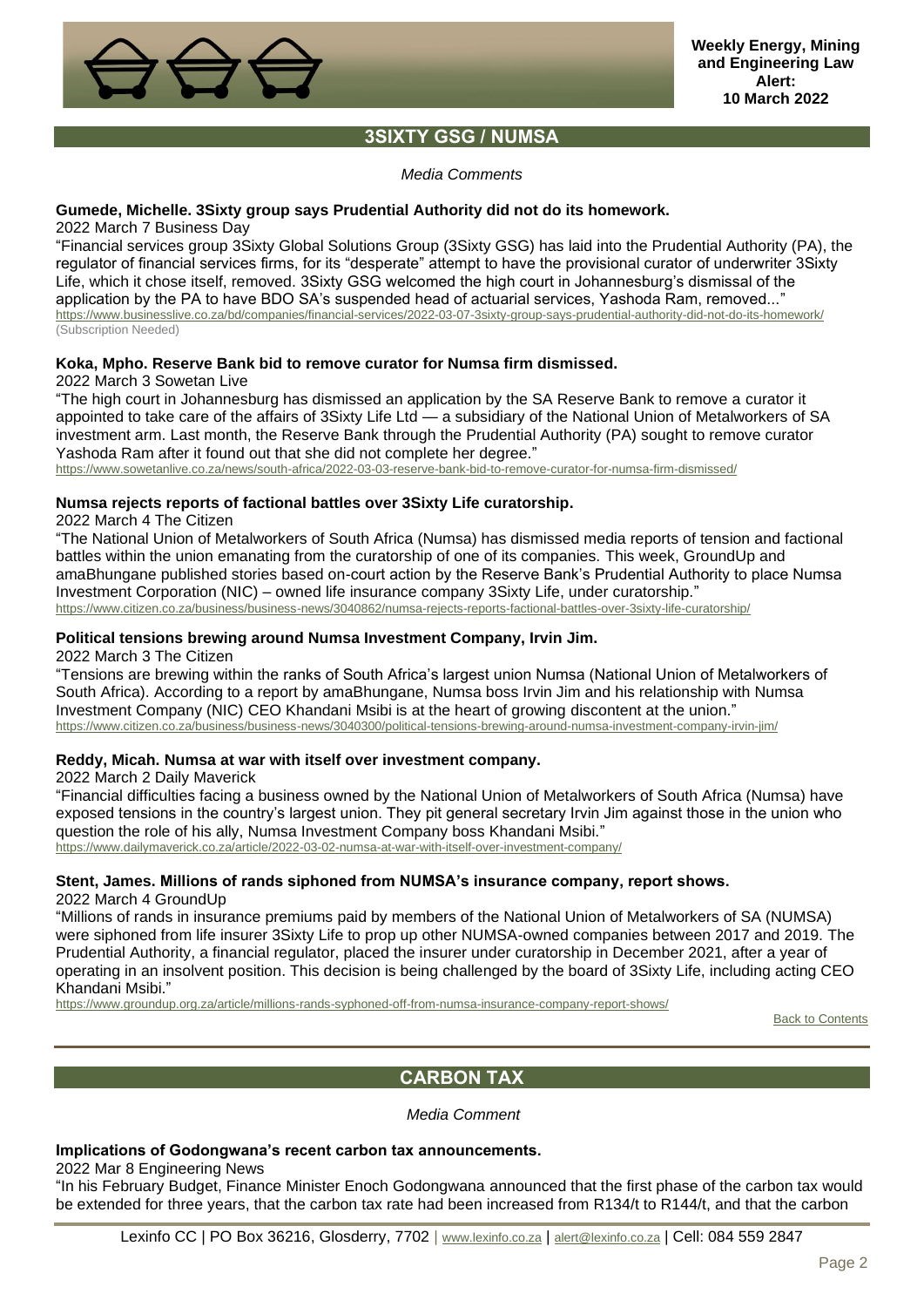

tax rate would be progressively increased every year to reach \$20/t by 2026. Engineering News Editor Terence Creamer asked Carbon Trust senior manager Jarredine Morris to explain the implications of these announcements." <https://www.engineeringnews.co.za/article/implications-of-godongwanas-recent-carbon-tax-announcements-2022-03-08>

[Back to Contents](#page-0-0)

# **COAL**

## *Media Comments*

# <span id="page-2-0"></span>**Bulbulia, Tasneem. Rio Tinto reaches settlement with ASIC over Moz coal disclosures.**

2022 Mar 7 Mining Weekly

"Anglo-Australian multinational Rio Tinto has reached a settlement with the Australian Securities and Investment Commission (ASIC) regarding the disclosure of the impairment of Rio Tinto Coal Mozambique (RTCM), which was reflected in Rio Tinto's 2012 year-end accounts."

<https://www.miningweekly.com/article/rio-tinto-reaches-settlement-with-asic-over-moz-coal-disclosures-2022-03-07>

### **Webb, Mariaan. Montem's Tent Mountain will be allowed to proceed through regulatory process.** 2022 Mar 7 Mining Weekly

"Australian company Montem Resources on Monday announced that its Tent Mountain coal project, in Alberta, Canada, would be allowed to proceed through a regulatory review, having been designated an "advanced" coal project."

<span id="page-2-1"></span><https://www.miningweekly.com/article/montems-tent-mountain-will-be-allowed-to-proceed-through-regulatory-process-2022-03-07>

[Back to Contents](#page-0-0)

# **COMPETITION**

### *Government Gazettes*

# **Competition Act 89 of 1998**

Notification to approve with conditions the transaction involving:

- Bright Minerals Proprietary Limited and Afarak Mogale Proprietary Limited. GN1822 GG 46000 p29 4Mar2022 <https://bit.ly/3KkPMVr>
- K2021511200 (South Africa) Proprietary Limited and Consolidated Steel Industries Proprietary Limited. GN1828 GG 46000 p81 4Mar2022 <https://bit.ly/3KkPMVr>

# *Media Comment*

#### **Slater, Donna. African Energy Metals to acquire Whiskey Cobalt Mining's stake in Manono project.** 2022 Mar 4 Mining Weekly

"As consideration for the acquisition, African Energy Metals will reimburse supported prior expenses, assume certain financial obligations and issue 2.5-million of its common shares to WCM. A further 2.5-million common shares of African Energy Metals will be placed in escrow only to be released when positive lithium results are obtained from preliminary testing during the due diligence period."

<span id="page-2-2"></span><https://www.miningweekly.com/article/african-energy-metals-to-acquire-whiskey-cobalt-minings-stake-in-manono-project-2022-03-04>

**[Back to Contents](#page-0-0)** 

# **ELECTRICITY**

# **Defaulting Municipalities**

*Media Comments*

<span id="page-2-3"></span>**Mthupha, Fanie. Metro clears up 'misconception' about its Eskom electricity bills.**

2022 Mar 10 Boksburg Advertiser

<https://boksburgadvertiser.co.za/437666/metro-clears-up-misconception-about-its-eskom-electricity-bills/>

# **Slater, Charmaine. 'Misunderstanding' has led to R86-m interest.**

Lexinfo CC | PO Box 36216, Glosderry, 7702 | [www.lexinfo.co.za](http://www.lexinfo.co.za/) | [alert@lexinfo.co.za](mailto:alert@lexinfo.co.za) | Cell: 084 559 2847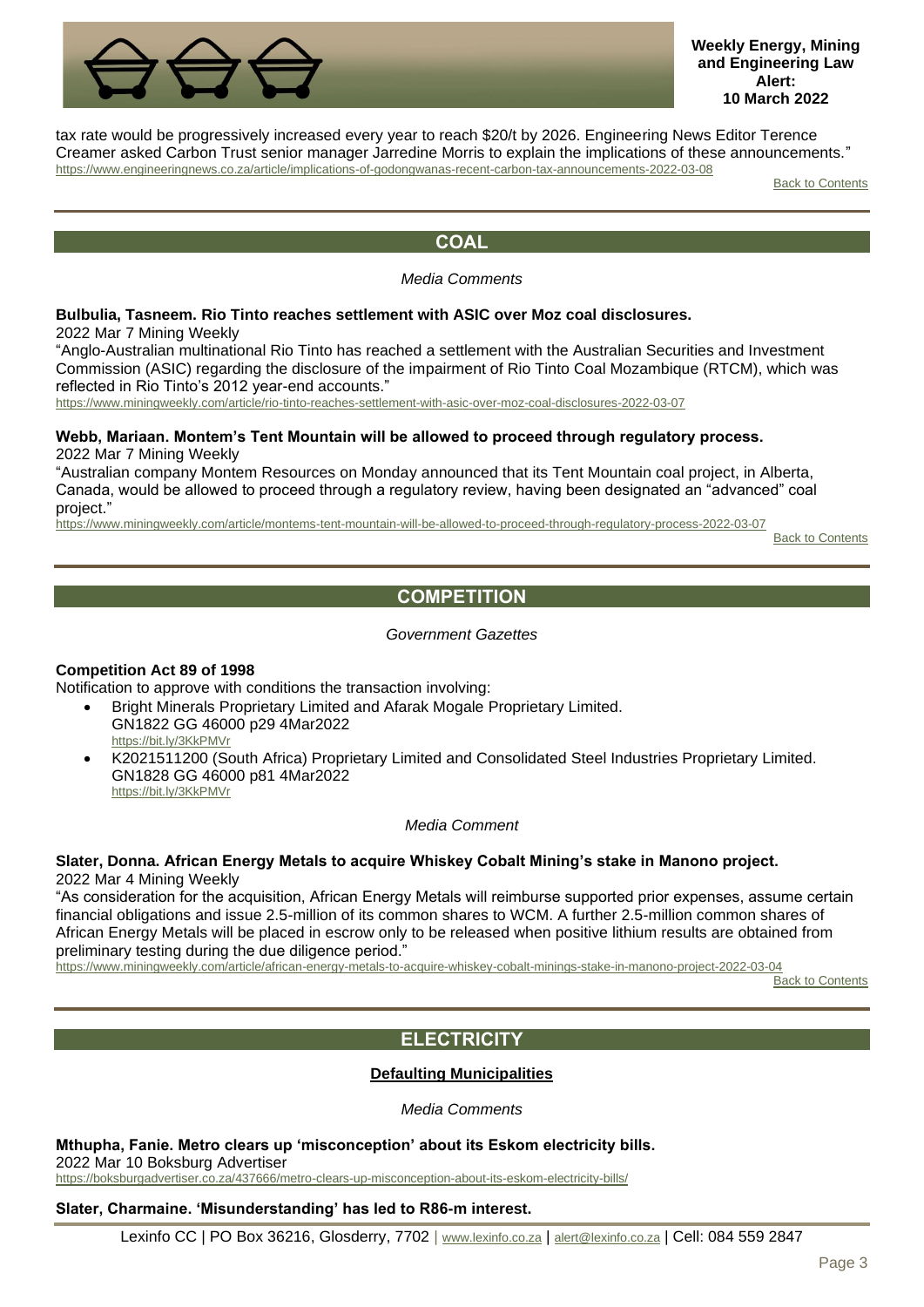

### 2022 Mar 4 Kempton Express

<span id="page-3-0"></span>"The entity said in a statement the electricity debt owed to Eskom by Gauteng municipalities continues to escalate, as more fail to service their Eskom accounts, and that CoE was among those with increasing debt to the parastatal...' <https://kemptonexpress.co.za/329163/misunderstanding-has-led-to-r86-m-interest/>

# **Edison Power**

#### *Media Comment*

### **Makwakwa, Thabo. Concern at the slow progress in Hawks probe of Edison Power.**

2022 Mar 9 IOL News

"Fourteen months after fraud charges were laid against executives of the Edison Power Group, the Directorate for Priority Crime Investigation (Hawks) has not provided reasons for the slow progress on the matter. No arrests nor progress have been made by the law enforcement agency after an investigation revealed that Edison Power Group, an electrical company in which Durban business tycoon Vivian Reddy is a shareholder, was allegedly defrauded of R150 million by some of the company's top executives."

<span id="page-3-1"></span><https://www.iol.co.za/dailynews/news/concern-at-the-slow-progress-in-hawks-probe-of-edison-power-24931a98-b04f-48bd-b649-b027c72fbaa0>

### **Electricity Regulation**

#### *Media Comment*

### **Van Staden, Martin. Electricity regulation bill shows centralist ideology still reigns.**

2022 Mar 5 Business Day

"SA rightly welcomed, with much fanfare, President Cyril Ramaphosa's announcement that we may now generate up to 100MW of electricity without requiring a licence. This rare moment of soberness represents an important decentralisation of electricity generation and might go some way to alleviate the rolling blackouts SA has faced since 2008, a crisis in many ways the result of state-driven caps on generation."

<span id="page-3-2"></span><https://www.businesslive.co.za/bd/opinion/2022-03-05-martin-van-staden-electricity-regulation-bill-shows-centralist-ideology-still-reigns/>

#### **Karpowerships**

*Media Comments*

### **Ensor, Linda. ANC MPs cancel probe of emergency power plan after ruling.**

2022 Mar 8 Business Live

"The ANC used its majority on parliament's mineral resources & energy portfolio committee to quash an inquiry into the department of mineral resources & energy's programme to procure more than 2,000MW of emergency power. ANC MPs said at a committee meeting on Tuesday the court that dismissed a challenge to the process by a losing bidder had fully probed the issues the planned inquiry would have dealt with..."

<https://www.businesslive.co.za/bd/national/2022-03-08-anc-mps-cancel-probe-of-emergency-power-plan-after-ruling/> (Subscription Needed)

### **Karpowership probe cancelled.**

2022 Mar 9 eNCA <https://www.enca.com/news/karpowership-probe-cancelled>

**Mashigo, Lehlohonolo. Mantashe still to face the music on IPP tender as DNG appeals.** 2022 Mar 9 IOL News

<span id="page-3-3"></span><https://www.iol.co.za/the-star/news/mantashe-still-to-face-the-music-on-ipp-tender-as-dng-appeals-7116f79e-648e-4998-ba88-a2185ced538d>

# **Tariffs**

#### *Media Comments*

### **Ndenze, Babalo. MPS call for Mantashe to resign over SA's rising energy costs.**

2022 Mar 4 EWN

"Members of Parliament said that South Africans could not cope with the rising energy costs, with some calling for Energy Minister Gwede Mantashe to resign. The National Assembly held two mini-plenaries to debate among others, the negative impact of rising tariffs for electricity and other forms of energy. Eskom is increasing tariffs by 9.61%, with more steep fuel increases this week."

<https://ewn.co.za/2022/03/04/mps-call-for-mantashe-to-resign-over-sa-s-rising-energy-costs>

# **Outa calls for overhaul of electricity prices.**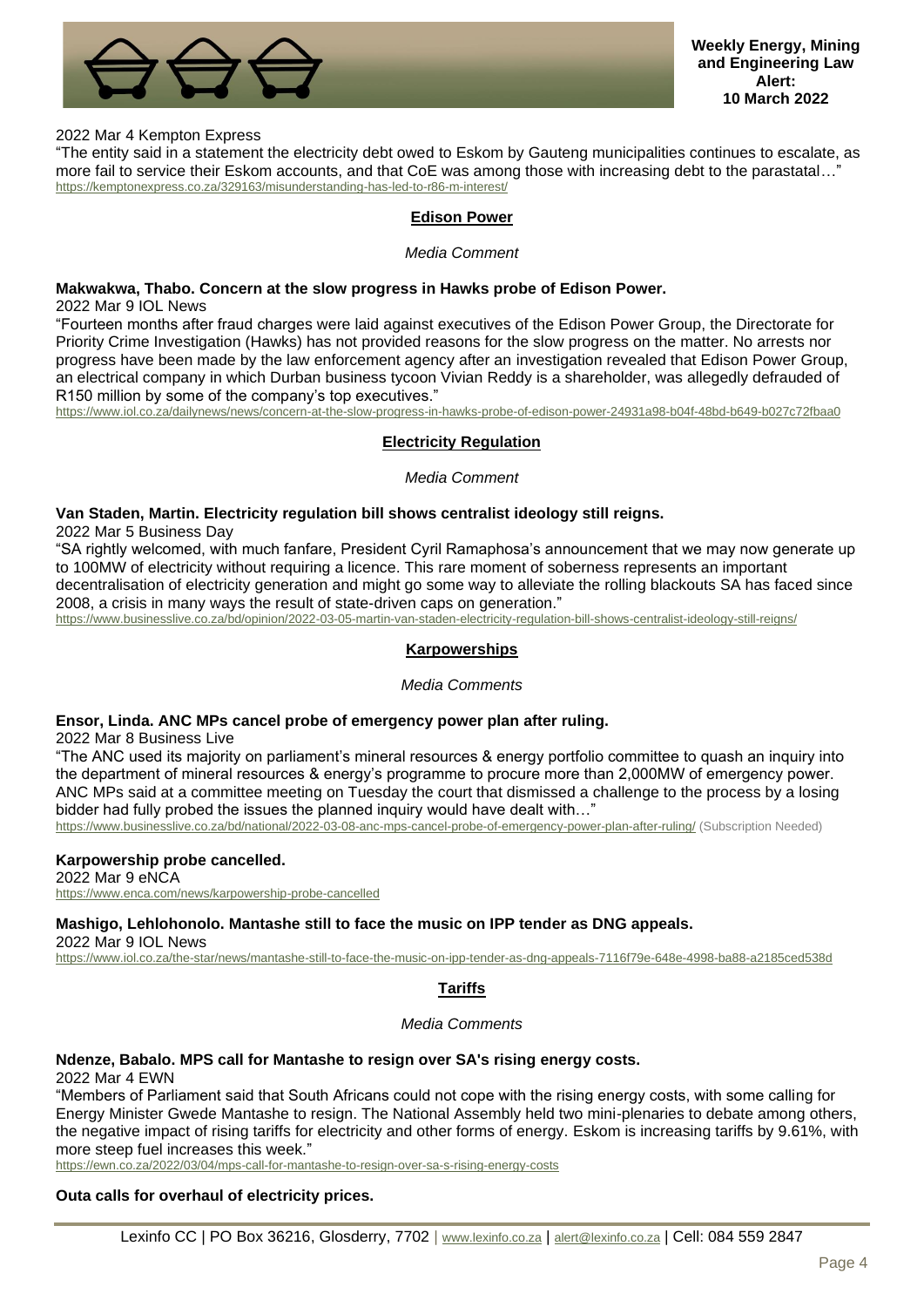

**Weekly Energy, Mining and Engineering Law Alert: 10 March 2022**

#### 2022 Mar 8 The Citizen

<span id="page-4-0"></span><https://www.citizen.co.za/news/south-africa/local-news/3044498/outa-calls-overhaul-electricity-prices/>

[Back to Contents](#page-0-0)

# **EMPLOYMENT**

### *Journal Article*

# **Mparutsa, Tinotenda. Section 66 of the LRA imports the proportionality principle in determining the**

**reasonableness of a secondary strike:** *Association [of Mineworkers and Construction Union and Others v](http://www.saflii.org/za/cases/ZACC/2021/42.pdf)  [Anglo Gold Ashanti Ltd t/a Anglo Gold Ashanti and Others](http://www.saflii.org/za/cases/ZACC/2021/42.pdf)* **(CCT 233/20) [2021] ZACC 42; [2022] 2 BLLR 115 [\(CC\); \(2022\) 43 ILJ 291 \(CC\) \(12 November 2021\).](http://www.saflii.org/za/cases/ZACC/2021/42.pdf)**

2022 Mar De Rebus p27

"The debate is settled. The proportionality principle has application in the assessment of the reasonableness of a secondary strike on the business of a secondary employer. This assessment is fact sensitive and is determined on a case-by-case basis. Therefore, employers seeking to interdict secondary strike action must furnish sufficient proof that the strike did not meet the requirements for a protected secondary strike."

<https://www.derebus.org.za/section-66-of-the-lra-imports-the-proportionality-principle-in-determining-the-reasonableness-of-a-secondary-strike/>

#### *Media Comments*

### **Hlangu, Lwazi. KZN manufacturing company turns to court to halt Numsa strike.**

2022 Mar 9 Times Live

"The National Union of Metal Workers of SA (Numsa) has vowed to intensify the strike against companies that refuse to implement the wage agreement they entered into with the Steel and Engineering Industries Federation of SA (Seifsa) last year."

<https://www.timeslive.co.za/news/south-africa/2022-03-09-kzn-manufacturing-company-turns-to-court-to-halt-numsa-strike/>

### **Mahlokoana, Theto. NUMSA, NUM embark on wage strike at Sibanye's Gauteng, FS mining sites.** 2022 Mar 9 EWN

<span id="page-4-1"></span><https://ewn.co.za/2022/03/09/numsa-num-to-embark-on-wage-strike-at-sibanye-s-gauteng-fs-mining-sites>

[Back to Contents](#page-0-0)

# **ENERGY**

*Media Comments*

# **Burger, Schalk. Hydrogen technology can drive innovation, socioeconomic recovery.**

2022 Mar 8 Engineering News

"Hydrogen power generation can be expanded to bring innovative technology companies into South Africa to support growth and start the growth cycle, says Chem Energy SA director Hal Koyama. "Hydrogen is the technology of today. There is a large-scale movement globally towards hydrogen fuel cells and the time is right now for South Africa. Government and forward-looking companies are urged to become involved in this transition. The products exist and the opportunity is now," he comments."

[https://www.engineeringnews.co.za/article/hydrogen-technology-can-drive-innovation-socioeconomic-recovery-2022-03-08/rep\\_id:4136](https://www.engineeringnews.co.za/article/hydrogen-technology-can-drive-innovation-socioeconomic-recovery-2022-03-08/rep_id:4136)

### **Mileham, Kevin. Five reasons for MONC in Gwede Mantashe – Kevin Mileham.**

2022 Mar 9 Politics Web

"In June 2021, Ramaphosa overruled Mantashe and lifted the licencing requirements for energy projects below 100MW, to allow new suppliers to enter the system. These projects are also plagued by unnecessary bureaucracy and red tape, making the amendment to the licensing threshold essentially meaningless. Mantashe has obstinately been pushing for new coal power plants despite increasing evidence that there is a growing aversion to funding such projects by investors. The truth is, as he pushes a hard line on new coal mining projects, workers in the coal mining industry are losing jobs as it begins its sunset."

<https://www.politicsweb.co.za/politics/5-reasons-for-monc-in-gwede-mantashe--kevin-mileha>

[Back to Contents](#page-0-0)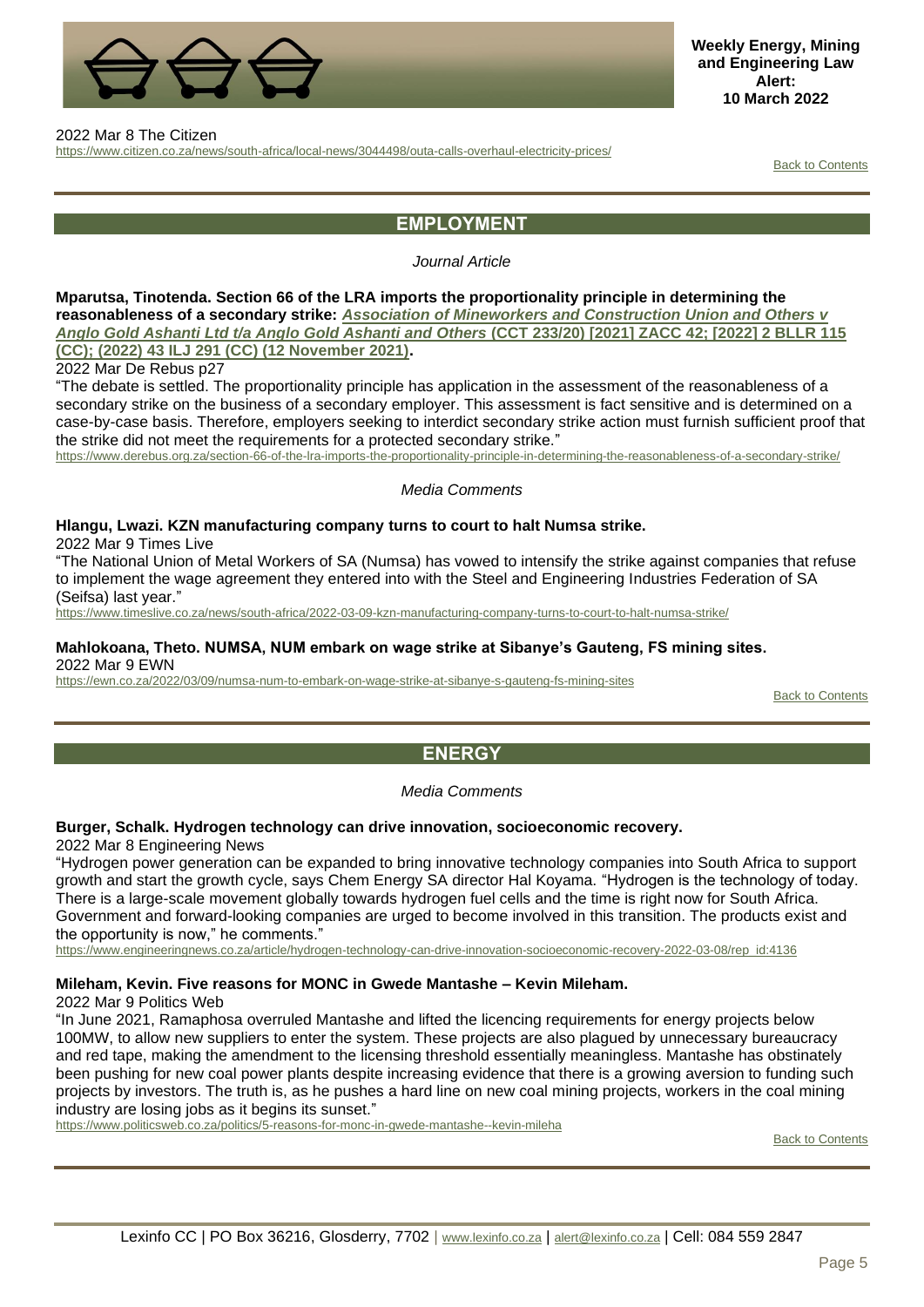

# **ENVIRONMENTAL LAW**

*Government Gazette*

### <span id="page-5-0"></span>**Mineral and Petroleum Resources Development Regulations Act 28 of 2002**

Publication of proposed amendments to Mineral and Petroleum, Social and Environmental Regulations (RGN527 of 23 April 2004 as amended). Comments invited by 12 April 2022. RGN1803 GG 45982 p3 28Feb2022 <https://bit.ly/36UYQSG>

*Internet Article*

### **What you should know about proposed new rules for financial provision for mining rehabilitation.** 2022 Mar 10 Centre for Environmental Rights

"In this short article we take a look at what financial provision for rehabilitation of environmental damage caused by mining is, and some important proposed changes in the [2021 proposed Financial Provisioning Regulations.](https://cer.org.za/wp-content/uploads/2021/08/Draft-Financial-Provisioning-Regulations-2021-30August202) We also look at how mining-affected communities can use this law to hold mining companies accountable for environmental rehabilitation."

<https://cer.org.za/news/what-you-should-know-about-proposed-new-rules-for-financial-provision-for-mining-rehabilitation>

*Law Firm Article*

## **Rapson, Garyn and Bonga, Tendai. Landowner consent requirement withdrawn for mining related EA applications.**

2022 Mar 4 Webber Wentzel

"Welcome news for mining companies as the contentious landowner consent requirement introduced in June 2021 has now been withdrawn for mining related environmental authorisation or waste management licence applications." <https://www.webberwentzel.com/News/Pages/Landowner-consent-requirement-withdrawn-for-mining-related-EA-applications.aspx>

*Media Comments*

### **Alberta expands restrictions on Rocky Mountains coal mining.**

2022 Mar 7 Mining Weekly

"The Canadian province of Alberta is expanding restrictions on all new coal exploration and development activities on the eastern slopes of the Rocky Mountains until it finalizes new land use policies, the government said on Friday. The United Conservative Party government had already halted coal exploration on so-called "category 2" lands last April, and Friday's decision extends that to all lands."

<https://www.miningweekly.com/article/canadas-alberta-province-expands-restrictions-on-rocky-mountains-coal-mining-2022-03-07>

### **Bulbulia, Tasneem. Landowner consent requirement withdrawn for mining-related enviro applications.** 2022 Mar 8 Mining Weekly

"The "contentious" landowner consent requirement for mining-related environmental authorisation (EA) or waste management licence (WML) applications has been withdrawn, law firm Webber Wentzel senior associate Tendai Bonga and partner Garyn Rapson report. With effect from March 3, consent is no longer required for EA or WML applications for mining-related activities, where the EA or WML applicant is not the owner or person in control of the land intended for such activities."

<https://www.miningweekly.com/article/landowner-consent-requirement-withdrawn-for-mining-related-enviro-applications-2022-03-08>

# **Canada's oil, gas emissions cap may wait until 2023, leaving climate plan hole.**

2022 Mar 9 Mining Weekly

"Canadian Prime Minister Justin Trudeau's plan to cut greenhouse gas emissions from the oil and gas sector will not be ready until late this year or early 2023, the environment minister said on Tuesday, leaving a major hole in an emissions reduction plan due to be released by the government this month." <https://www.miningweekly.com/article/canadas-oil-gas-emissions-cap-may-wait-until-2023-leaving-climate-plan-hole-2022-03-09>

**Honduran Minister says new mining restrictions not retroactive.**

2022 Mar 7 Mining Weekly

"The Honduran government's recent push to sharply restrict mining will not apply to existing projects, the country's environment and mining minister said on Friday, days after the ministry declared the industry harmful and pledged to cancel permits. The government announced on Monday that permit cancellations, as well as a sweeping prohibition on open-pit mining, were needed due to harm the extractive sector poses to natural resources, public health and water access."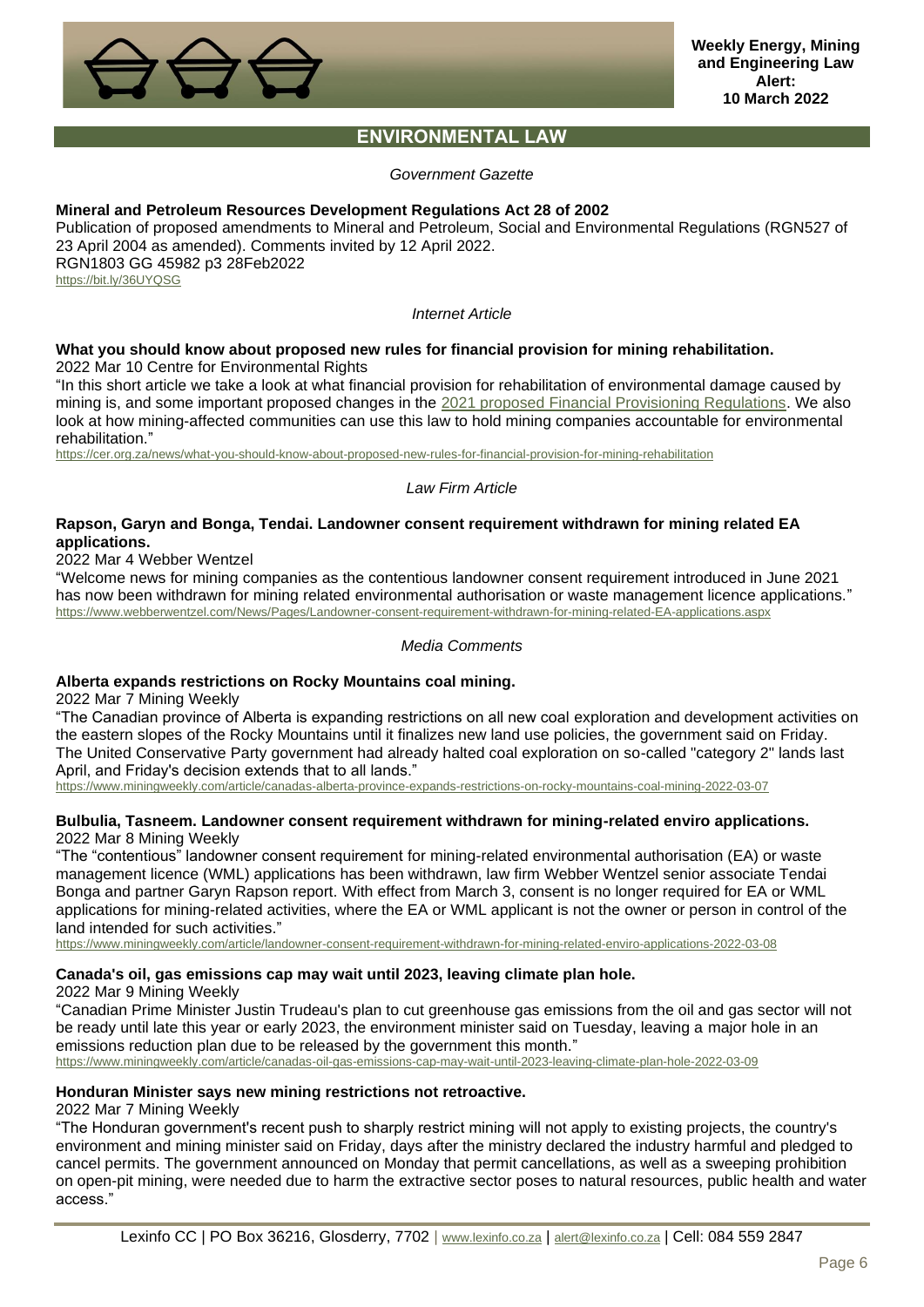

<https://www.miningweekly.com/article/honduran-minister-says-new-mining-restrictions-not-retroactive-2022-03-07>

#### **Iannucci, Esmarie. WA to draw up carbon legislation for resources sector.**

2022 Mar 10 Mining Weekly

<https://www.miningweekly.com/article/wa-to-draw-up-carbon-legislation-for-resources-sector-2022-03-10>

#### **Jordan, Bobby. Regulator rocks the boat with plans for more offshore refuelling of ships.** 2022 Mar 10 Times Live

"SA Maritime Safety Authority intends to license new operators and create more bunker anchorages from next month, but opponents want to see an environmental impact assessment first. The regulator tasked with protecting SA's oceans is championing a plan to increase offshore ship-to-ship fuel transfers despite environmental concerns..." <https://www.timeslive.co.za/sunday-times/news/2022-03-06-regulator-rocks-the-boat-with-plans-for-more-offshore-refuelling-of-ships/> (Subscription Needed)

### **Subramoney, Narissa. Missing in action: What is Eskom boss André de Ruyter doing in Washington?** 2022 Mar 9 The Citizen

"The power utility confirmed in a briefing that de Ruyter was in Washington, meeting with the World Bank and other stakeholders regarding South Africa's just energy transition. Back in November, President Cyril Ramaphosa announced a historic partnership with the governments of France, Germany, the United Kingdom and the United States, as well as the European Union, to support a just transition to a low carbon economy and a climate-resilient society in South Africa."

<https://www.citizen.co.za/business/business-news/3045309/what-is-eskom-boss-andre-de-ruyter-doing-in-washington/>

#### **South Africa energy minister backs oil, gas hunt despite opposition.**

2022 Mar 8 Business Tech

<https://businesstech.co.za/news/energy/565690/south-africa-energy-minister-backs-oil-gas-hunt-despite-opposition/>

# **Van Diemen, Ethan. South African banks financed \$8.4bn in African fossil fuel projects since 2016.**

2022 Mar 3 Daily Maverick

"A new report shows that total finance provided by South African financial institutions, Standard Bank in particular, to fossil fuel projects and fossil fuel companies between 2016 and June 2021 amount to at least \$8.4-billion. Just days after the release of the most recent Intergovernmental Panel on Climate Change (IPCC) report that UN Secretary-General António Guterres has described as an "atlas of human suffering", another report has been released that further reaffirms that the climate crisis disproportionately affects African countries."

<span id="page-6-0"></span><https://www.dailymaverick.co.za/article/2022-03-03-south-african-banks-financed-8-4bn-in-african-fossil-fuel-projects-since-2016/>

[Back to Contents](#page-0-0)

# **GAS**

#### *Invitation to Comment*

**National Energy Regulator of South Africa. The impact of the surge in international gas prices into the South African gas prices, interim methodology, and review of the methodology to approve maximum prices of piped-gas. 10 March 2022.**

"The Consultation Document is available to members of the public for comments on the NERSA website at [www.nersa.org.za,](http://www.nersa.org.za/) as required by the National Energy Regulator Act, (Act No. 40 of 2004). Written comments must be submitted to the following email address: [gpt@nersa.org.za](mailto:gpt@nersa.org.za) or to: The National Energy Regulator (NERSA) Executive Manager: Piped-Gas Regulation Postal, Address: P.O Box 40343, Arcadia, 0007. Street Address: Kulawula House, 526 Madiba Street, Arcadia, Pretoria. The deadline for comments is Monday, 11 April 2022."

[https://y8p4j9m8.stackpathcdn.com/wp-content/uploads/2022/03/Invitation-to-comment-on-the-impact-of-the-surge-in-international-gas-prices-into](https://y8p4j9m8.stackpathcdn.com/wp-content/uploads/2022/03/Invitation-to-comment-on-the-impact-of-the-surge-in-international-gas-prices-into-the-south-african-gas-prices-interim-methodology.pdf)[the-south-african-gas-prices-interim-methodology.pdf](https://y8p4j9m8.stackpathcdn.com/wp-content/uploads/2022/03/Invitation-to-comment-on-the-impact-of-the-surge-in-international-gas-prices-into-the-south-african-gas-prices-interim-methodology.pdf)

*Media Comments*

# **Iannucci, Esmarie. More funding awarded for Beetaloo exploration.**

2022 Mar 8 Mining Weekly

"The federal government has awarded ASX-listed Tamboran Resources a A\$7.5-million grant under the Beetaloo Cooperative Drilling Programme to support exploration in the Northern Territory. The grant agreement with Sweetpea Petroleum, a subsidiary of Tamboran Resources, will further assist gas operators in their efforts to prove up Beetaloo gas reserves, Minister for Resources and Water Keith Pitt said."

<https://www.miningweekly.com/article/more-funding-awarded-for-beetaloo-exploration-2022-03-08>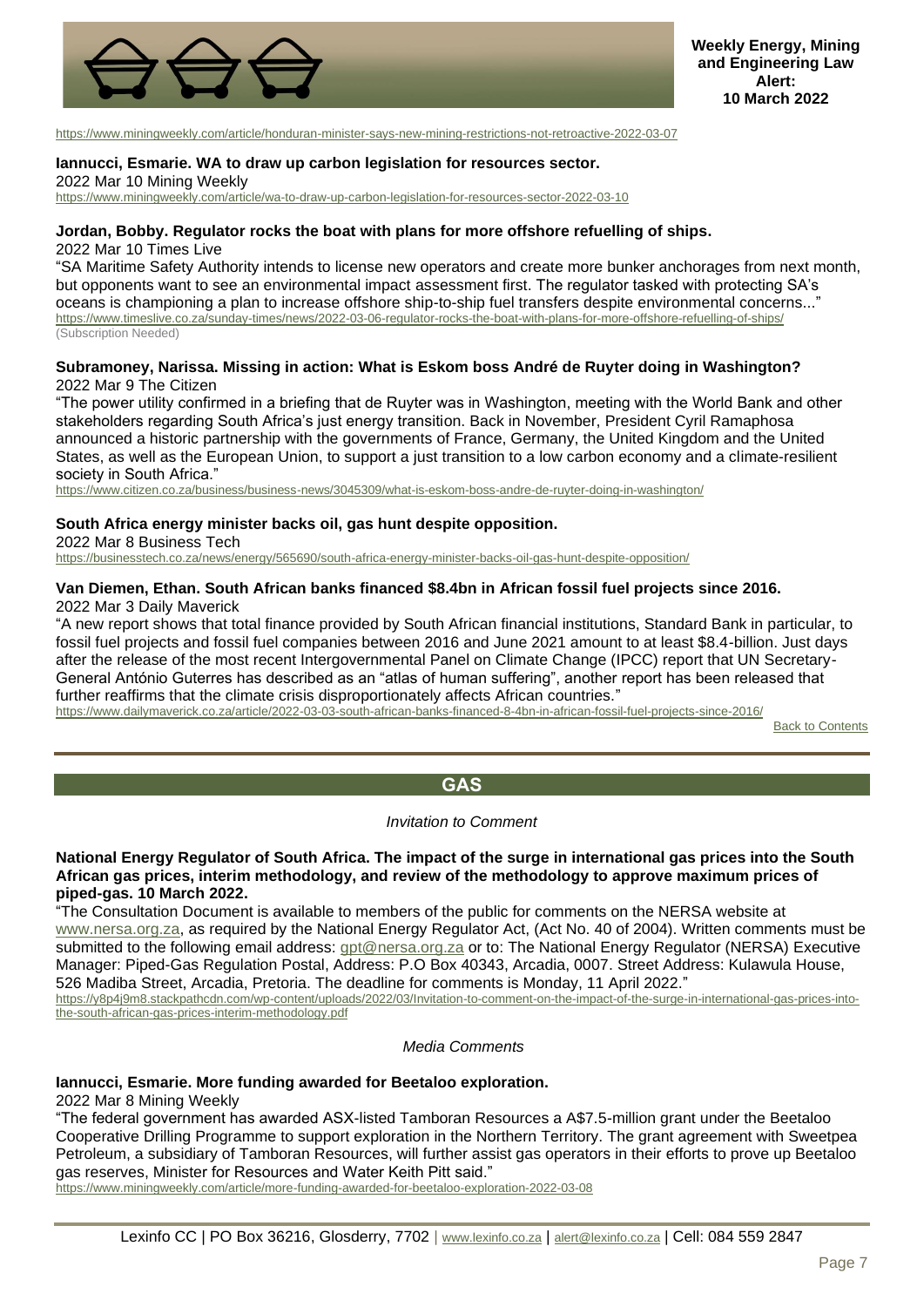

# **Nhede, Nicholas. Morocco: Chariot awarded exploration contract for Rissana gas field.**

2022 Mar 9 Energy Capital and Power

"The Moroccan government has awarded the exploration license for the Rissana Offshore Basin to UK-based multinational independent oil and gas exploration company Chariot. The license comprises an 8,489 km² basin surrounding Chariot's existing offshore license, Lixus. According to the terms of the license, Chariot – through a wholly owned subsidiary – will hold a 75% interest while the Office National des Hydrocarbures et des Mines (ONHYM) will hold a 25% interest."

<span id="page-7-0"></span><https://energycapitalpower.com/morocco-chariot-awarded-exploration-contract-for-rissana-gas-field/>

[Back to Contents](#page-0-0)

# **GUPTAS**

### *Media Comment*

# **Benson, Bernadine. Interpol red notice: what it means and why SA requested it.**

2022 Mar 6 Times Live

"The International Criminal Police Organisation (Interpol) has issued a [red notice](https://www.news24.com/news24/southafrica/news/just-in-interpol-issues-red-notices-for-atul-and-rajesh-gupta-on-cronjes-last-day-as-id-head-20220228) for two members of the wealthy but now disgraced Gupta family, Atul and Rajesh Gupta. This could now pave the way for their arrest and extradition from the United Arab Emirates to face fraud and money laundering charges in SA. The Guptas — who at their height owned a business empire spanning computer equipment, media, and mining — are close friends of former president Jacob Zuma. A judicial commission of inquiry into state capture recently found that, with Zuma's help, they [orchestrated massive corruption."](https://theconversation.com/state-capture-in-south-africa-how-the-rot-set-in-and-how-the-project-was-rumbled-176481)

<span id="page-7-1"></span><https://www.timeslive.co.za/news/south-africa/2022-03-06-interpol-red-notice-what-it-means-and-why-sa-requested-it/>

**[Back to Contents](#page-0-0)** 

# **HEALTH AND SAFETY**

*Media Comments*

**Guenot, Marianne. World nuclear monitor says it lost contact with radiation monitoring systems at Chernobyl.** 2022 Mar 9 Business Insider US

"The world's nuclear watchdog lost contact with safeguards monitoring systems at Chernobyl. The decommissioned nuclear power plant has been under the control of Russian troops for 13 days. The International Atomic Energy Agency has expressed concern about the safety of the staff there."

<https://www.businessinsider.co.za/chernobyl-iaea-cut-off-from-radiation-monitors-after-russia-attack-2022-3>

# **Slater, Donna. Tshiamiso Trust starts to clear 2021 case backlog.**

2022 Mar 7 Mining Weekly

"The Tshiamiso Trust, created to settle silicosis and tuberculosis (TB) class action suits against six mining companies, has started a process of responding to 12 000 claimants on the outcome of their claims following a backlog of up to eight months for claims lodged before April 2021. The trust covers cases of silicosis or TB in miners from 82 affected mines of Africa Rainbow Minerals, Anglo American South Africa, AngloGold Ashanti, Harmony Gold, Sibanye-Stillwater and Gold Fields, through the periods of March 12, 1965, to December 10, 2019." <https://www.miningweekly.com/article/tshiamiso-trust-starts-to-clear-2021-case-backlog-2022-03-07>

### **Suspect arrested for murder of Richards Bay Minerals community leader.**

2022 Mar 9 Mining Weekly

<span id="page-7-2"></span><https://www.miningweekly.com/article/suspect-arrested-for-murder-of-richards-bay-minerals-community-leader-2022-03-09>

[Back to Contents](#page-0-0)

# **INFRASTRUCTURE THEFT**

*Media Comments*

### **Eskom, Hawks swoop on cable theft syndicate in Mpumalanga.**

2022 Mar 9 Engineering News

<https://www.engineeringnews.co.za/article/eskom-hawks-swoop-on-cable-theft-syndicate-in-mpumalanga-2022-03-09>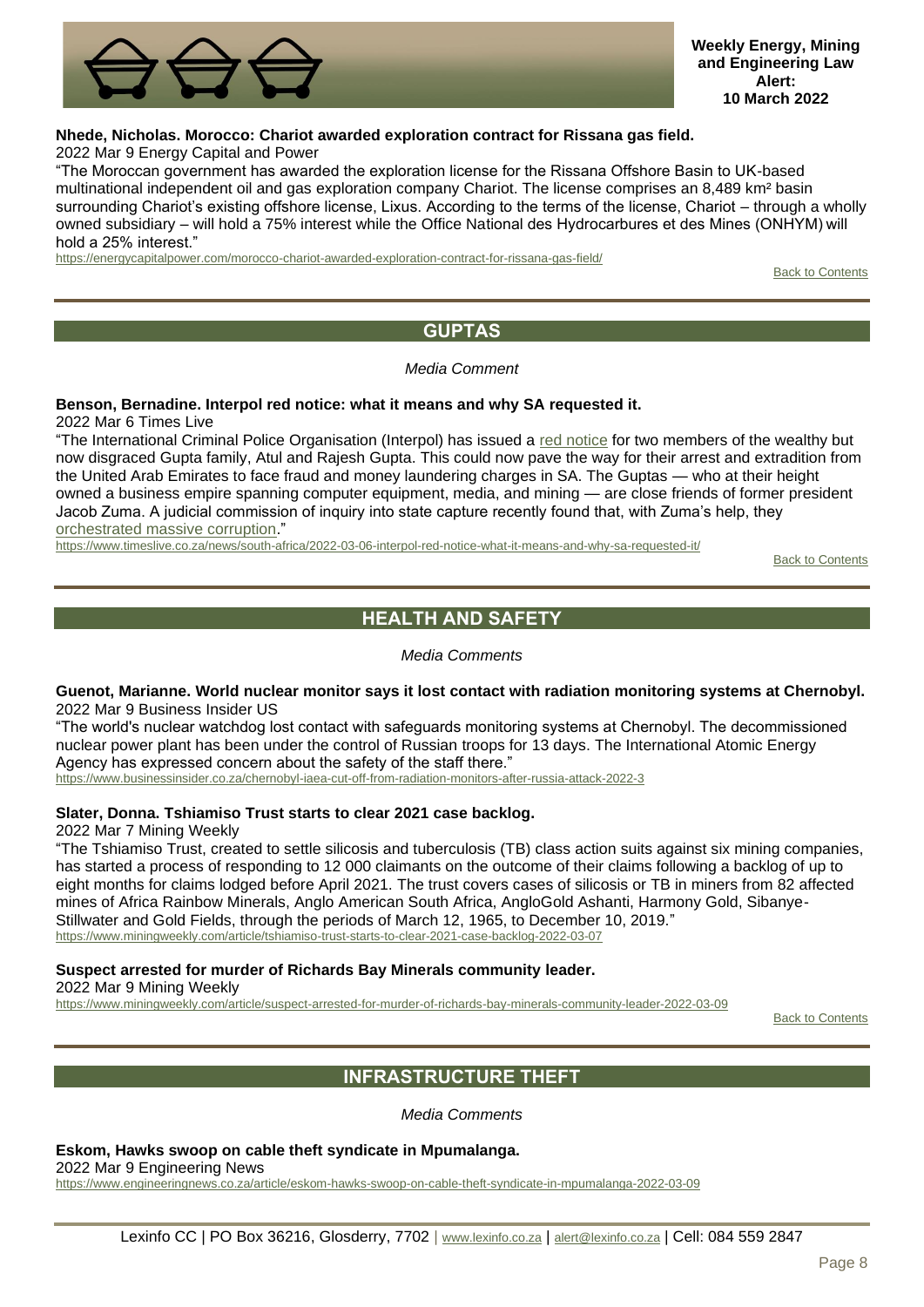

# **Former heavyweight champion arrested over R4.6 million in suspicious copper.**

2022 Mar 6 My Broadband

<https://mybroadband.co.za/news/security/436358-former-heavyweight-champion-arrested-over-r4-6-million-in-suspicious-copper.html>

# **Khumalo, Zandile. 11 arrested in Mpumalanga for stealing aluminium worth R2.1m.**

2022 Mar 9 News24 <https://www.news24.com/news24/southafrica/news/11-arrested-in-mpumalanga-for-stealing-aluminium-worth-r21m-20220309>

#### **Lindeque, Mia. Two men arrested for stealing copper, electricity cables worth R3m in Joburg.** 2022 Mar 7 EWN

<https://ewn.co.za/2022/03/07/two-men-arrested-for-stealing-copper-electricity-cables-worth-r3m-in-joburg>

# **Mgidi, Simtembile. Warning shot fired as tempers flare on Kragga Kamma Road over illegal connections.**

2022 Mar 8 Herald Live

<https://www.heraldlive.co.za/news/2022-03-08-warning-shot-fired-as-tempers-flare-on-kragga-kamma-road-over-illegal-connections/>

#### **Nqunjana, Alfonso. Eastern Cape scrapyard dealer caught in alleged possession of 120kg of illegal copper.** 2022 Mar 8 News24

[https://www.news24.com/news24/southafrica/news/eastern-cape-scrapyard-dealer-caught-in-alleged-possession-of-120kg-of-illegal-copper-](https://www.news24.com/news24/southafrica/news/eastern-cape-scrapyard-dealer-caught-in-alleged-possession-of-120kg-of-illegal-copper-20220308)[20220308](https://www.news24.com/news24/southafrica/news/eastern-cape-scrapyard-dealer-caught-in-alleged-possession-of-120kg-of-illegal-copper-20220308)

[Back to Contents](#page-0-0)

# **LAND RIGHTS**

# *Media Comment*

### <span id="page-8-0"></span>**Bulbulia, Tasneem. Landowner consent requirement withdrawn for mining-related enviro applications.** 2022 Mar 8 Mining Weekly

"The "contentious" landowner consent requirement for mining-related environmental authorisation (EA) or waste management licence (WML) applications has been withdrawn, law firm Webber Wentzel senior associate Tendai Bonga and partner Garyn Rapson report. With effect from March 3, consent is no longer required for EA or WML applications for mining-related activities, where the EA or WML applicant is not the owner or person in control of the land intended for such activities."

<span id="page-8-1"></span><https://www.miningweekly.com/article/landowner-consent-requirement-withdrawn-for-mining-related-enviro-applications-2022-03-08>

[Back to Contents](#page-0-0)

# **MINING**

# **Alexkor**

# *Media Comment*

# <span id="page-8-2"></span>**Motse, Olebogeng. DA wants answers on appointment at Alexkor joint venture.**

2022 March 3 OFM News

"The Democratic Alliance (DA) wants Public Enterprises Minister, Pravin Gordhan, to shed light on the rationale behind the appointment of the acting General Manager (GM) of the Northern Cape diamond mine owned in part by Alexkor…In December 2021, OFM News reported that the Special Investigating Unit (SIU) is investigating allegations of maladministration at Alexkor. According to the SIU, President Cyril Ramaphosa greenlit the SIU to investigate maladministration allegations in respect of marketing, valuation, sale, and beneficiation of diamonds, pursuant to agreements concluded between Alexkor and service providers. The proclamation was authorised by the SIU to probe dealings at the Road Accident Fund (RAF), Overstrand Local Municipality, and Alexkor." <https://www.ofm.co.za/article/centralsa/313802/da-wants-answers-on-appointment-at-alexkor-joint-venture>

# **Illegal Mining**

### *Media Comments*

# <span id="page-8-3"></span>**De Beer, Jani. DMR to permanently close mine shafts.**

2022 Mar 5 Benoni City Times

"A team from the Department of Minerals and Resources (DMR) recently visited Benoni to establish a course of action that might see the permanent closure of mine shafts associated with illegal mining operations."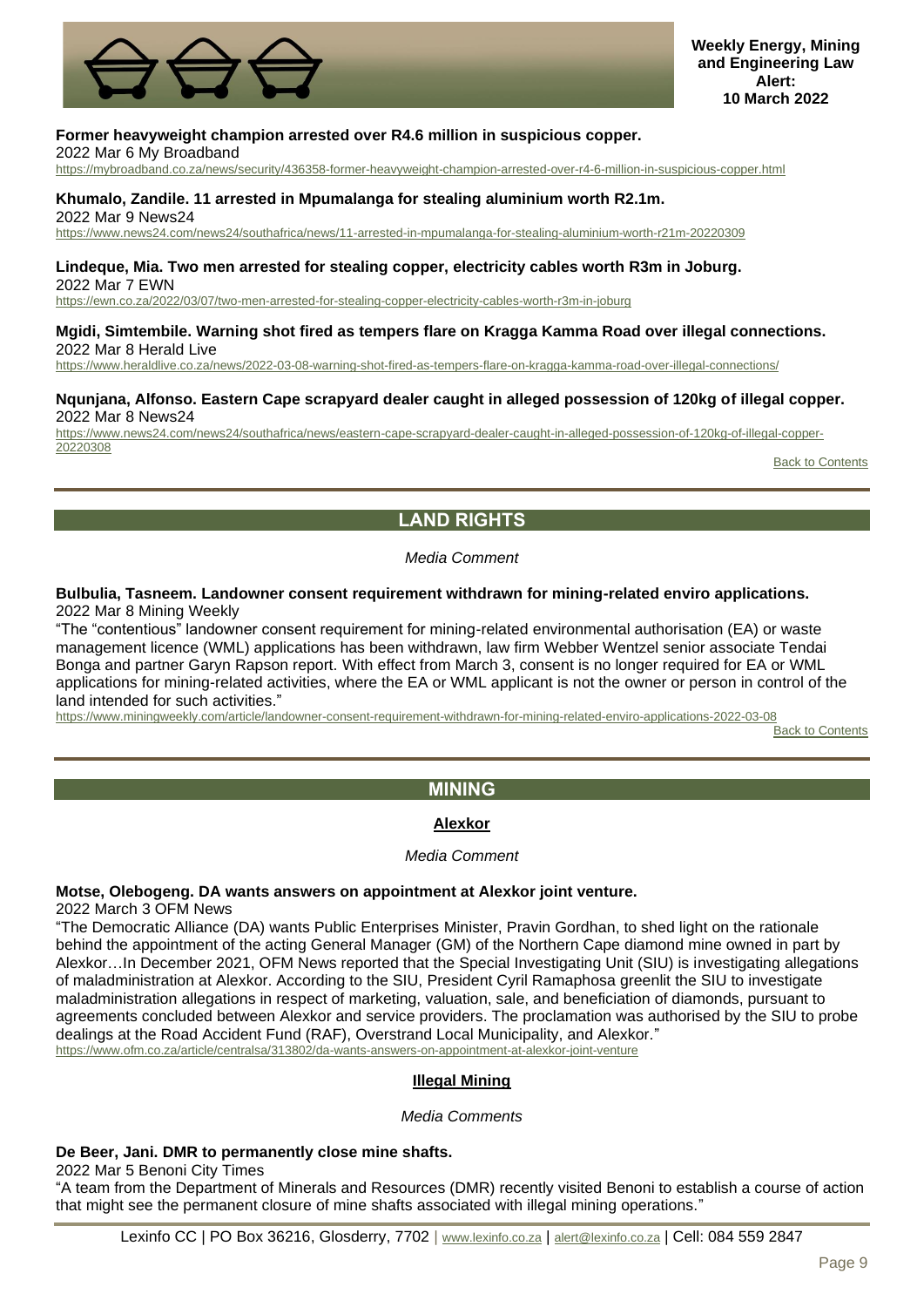

<https://benonicitytimes.co.za/435429/dmr-to-permanently-close-mine-shafts/>

### **Montsho, Molaole. 10 arrested in Limpopo for mining gold illegally.**

2022 Mar 3 IOL News

<span id="page-9-0"></span><https://www.iol.co.za/news/south-africa/limpopo/10-arrested-in-limpopo-for-mining-gold-illegally-b2ff5292-6621-4281-82d1-3b45ca95525c>

### **Investments**

*Media Comment*

### **Bulbulia, Tasneem. Bushveld successfully defends litigation.**

2022 Mar 7 Mining Weekly

"Aim-listed Bushveld Minerals has reported on the outcome of litigation, saying the judgment vindicates the position that the investment by its subsidiary VRFB Holdings (VRFB-H) into Enerox Holdings (EHL), funded as it was partly from an investment by Mustang, was entirely appropriate and not in violation of any agreements." <https://www.miningweekly.com/article/bushveld-successfully-defends-litigation-2022-03-07>

#### **Licences, Permits and Rights**

*Case*

#### <span id="page-9-1"></span>**Trustees for time being of Burmilla Trust and Another v President: Republic of South Africa and Another (64/2021) [2022] ZASCA 22 (1 March 2022)**

Appellants claimed before Southern African Development Community (SADC) Tribunal that Kingdom of Lesotho had violated SADC Treaty by expropriation of valid mining lease without compensation and were liable for moral damages – Allegation that respondents violated appellants' rights under Constitution, s 34 by participating in prevention of prosecution of claims before SADC Tribunal – Exception to claim for constitutional damages under s 172(1)*(b)* in respect of value of mining lease, moral damages, costs of claim before SADC Tribunal and wasted costs of subsequent legal proceedings – Whether SADC Tribunal could in law have held that mining lease was valid despite Lesotho court decisions to contrary – Under international law SADC Tribunal not bound by Lesotho court decisions – Could reach different conclusion on proper ground – Proper grounds alleged – Whether *Van Zyl v Government of Republic of South Africa* 2008 (3) SA 294 (SCA) precluded claim in respect of value of mining lease – Decision not *res iudicata* in respect of any issue in present action – Exception should have been dismissed in respect of claim for value of mining lease and costs of prosecution of that claim before SADC Tribunal – Exception otherwise correctly allowed – Claim for moral damages would in law have been denied by SADC Tribunal for failure to exhaust domestic remedies – No basis pleaded for wasted legal costs to be awarded as constitutional damages. <http://www.saflii.org.za/za/cases/ZASCA/2022/22.pdf>

*Media Comments*

### **Iannucci, Esmarie. Orion Minerals extends deadline for Jacomynspan buy.**

2022 Mar 4 Mining Weekly

"The company in 2017 entered into a binding earn-in to acquire rights over the Jacomynspan project from two companies which hold partly overlapping prospecting rights and a mining right." <https://www.miningweekly.com/article/orion-minerals-extends-deadline-for-jacomynspan-buy-2022-03-04>

#### **Ntseku, Mthuthuzeli. Disbelief as licence granted to allow for sand mining in Mitchells Plain.** 2022 Mar 3 IOL News

"The Strandfontein Residents and Ratepayers Association has expressed shock at the granting of a sand mining licence to MaccSand Holding Company (Pty) Ltd by the Department of Mineral Resources and Energy for two plots of land (Erf 21168 and remainder of Erf 1212) in Mitchells Plain. The association said this despite dozens of emails and close to 3000 signatures in an online petition that was forwarded to numerous officials, including the applicant, in a bid to oppose the granting of mining rights."

[https://www.iol.co.za/capeargus/news/disbelief-as-licence-granted-to-allow-for-sand-mining-in-mitchells-plain-0b51f688-daa6-4563-b0c9-](https://www.iol.co.za/capeargus/news/disbelief-as-licence-granted-to-allow-for-sand-mining-in-mitchells-plain-0b51f688-daa6-4563-b0c9-87e0e8ea2743) [87e0e8ea2743](https://www.iol.co.za/capeargus/news/disbelief-as-licence-granted-to-allow-for-sand-mining-in-mitchells-plain-0b51f688-daa6-4563-b0c9-87e0e8ea2743)

## **Parker, Darren. PFS on Blencowe's Ugandan graphite project nears completion.**

2022 Mar 8 Mining Weekly

"Orom-Cross is a potentially world-class graphite project – both in terms of size and end-product quality – with a high component of more valuable larger coarse flakes within the deposit. A 21-year mining licence for the project was issued by the Ugandan government in 2019 following extensive historical work on the deposit." <https://www.miningweekly.com/article/pfs-on-blencowes-ugandan-graphite-project-nears-completion-2022-03-08>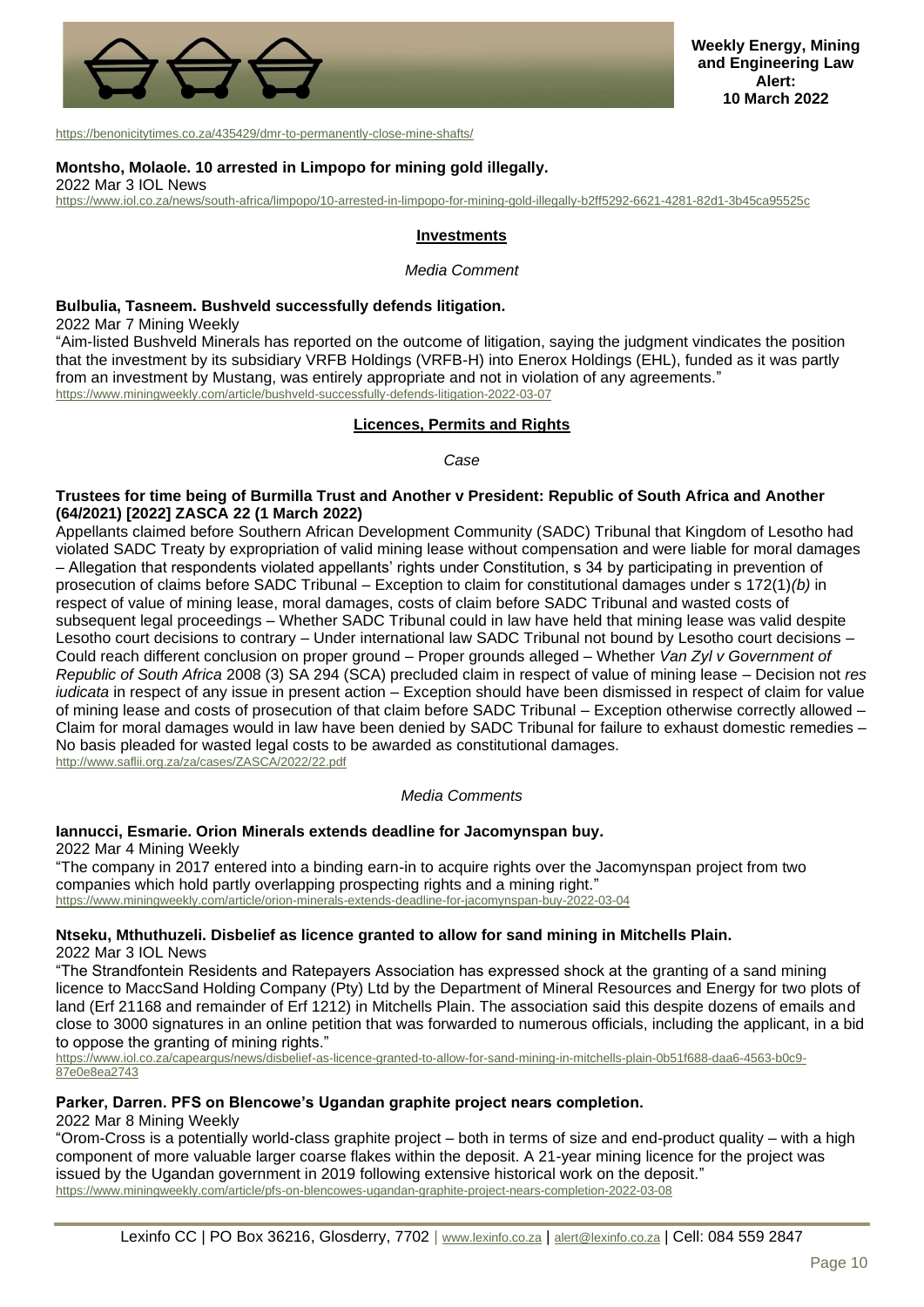

# **Slater, Donna. Deep-South says Namibia Ministry misses deadline to file Haib licence refusal defence affidavit.**

2022 Mar 3 Mining Weekly

"TSX-V-listed copper explorer and developer Deep-South Resources reports that the legal counsel of Namibia's Ministry of Mines and Energy has failed to file its defence affidavit in the refusal of a licence for the Haib copper project, as ordered by the High Court of Namibia on November 25, 2021. The renewal of the exclusive prospecting licence (EPL) 3140 covering Deep-South's southern Namibia-based Haib copper project was refused by Namibia Mines and Energy Minister Tom Alweendo on June 16, 2021."

<https://www.miningweekly.com/article/deep-south-says-namibia-ministry-misses-deadline-to-file-haib-licence-refusal-defence-affidavit-2022-03-03>

## **Slater, Donna. Ethiopia renews Akobo Minerals' exploration licence.**

<span id="page-10-0"></span>2022 Mar 4 Mining Weekly <https://www.miningweekly.com/article/ethiopia-renews-akobo-minerals-exploration-licence-2022-03-04>

# **Pension Benefits**

*Government Gazette*

**Occupational Diseases in Mines and Works Act 78 of 1973** Increase of pension benefits. GN1839 GG 46000 p194 4Mar2022 <https://bit.ly/3KkPMVr>

## **Regulations**

*Government Gazette*

### <span id="page-10-1"></span>**Mineral and Petroleum Resources Development Regulations Act 28 of 2002**

Publication of proposed amendments to Mineral and Petroleum, Social and Environmental Regulations (RGN527 of 23 April 2004 as amended). Comments invited by 12 April 2022. RGN1803 GG 45982 p3 28Feb2022 <https://bit.ly/36UYQSG>

### **Sibanye-Stillwater**

*Opinion*

# <span id="page-10-2"></span>**Sibanye flies high until a suit and a strike pop the balloon.**

2022 Mar 8 Business Live

"It would have been a perfect day to crack open a bottle of bubbly for Neal Froneman, the straight-talking CEO of the world's biggest platinum group metals miner. No such luck. The day before Froneman was to present an earnings report, Appian Capital issued a statement saying it had filed a \$1.2bn (R18bn) lawsuit against Sibanye for backing out of a deal to buy two mines in Brazil."

<span id="page-10-3"></span><https://www.businesslive.co.za/bd/opinion/editorials/2022-03-08-editorial-sibanye-flies-high-until-a-suit-and-a-strike-pop-the-balloon/>

**[Back to Contents](#page-0-0)** 

# **NUCLEAR ENERGY**

*Law Firm Article*

## **Roelf, Nick. The nuclear war: South Africa's ongoing struggle for a reliable energy source: Nuclear v renewable energy.**

2022 Feb 28 Fairbridges Wertheim Becker

"Irrespective of the merits of a nuclear energy future for South Africa, the decision of Minister Mantashe on 25 February 2022 calls up unwanted memories of a South African government wanting to push through, or indeed secure, a nuclear energy-based future without significant and meaningful dialogue on the issue." <https://fwblaw.co.za/nuclear-war/>

### *Media Comments*

# **Ginindza, Banele. State-owned power utility Eskom saves economy with the deferral generator replacements at Koeberg.**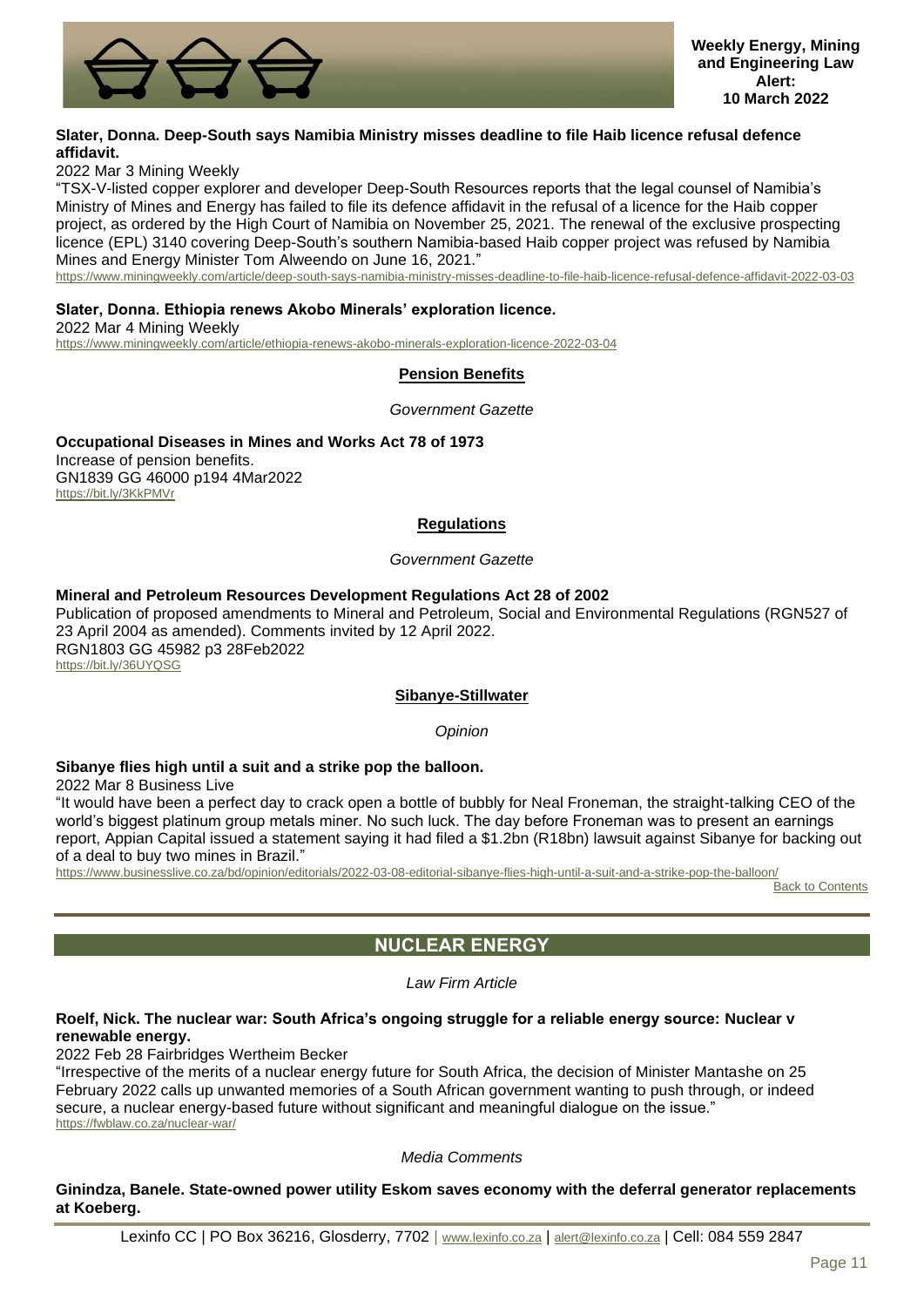![](_page_11_Picture_0.jpeg)

# 2022 Mar 7 IOL News

"Eskom's deferral of the project to replace steam generators at Koeberg's Unit 2 will save the economy billions of rands as loadshedding and outages in the high demand winter season would have been catastrophic, both pro and anti-nuclear supporters said yesterday as the utility bears the cost of postponing the refurbishments to August next year."

[https://www.iol.co.za/business-report/companies/state-owned-power-utility-eskom-saves-economy-with-the-deferral-generator-replacements-at](https://www.iol.co.za/business-report/companies/state-owned-power-utility-eskom-saves-economy-with-the-deferral-generator-replacements-at-koeberg-8cdc7018-ca7e-4193-90ba-f0ccbb105cb1)[koeberg-8cdc7018-ca7e-4193-90ba-f0ccbb105cb1](https://www.iol.co.za/business-report/companies/state-owned-power-utility-eskom-saves-economy-with-the-deferral-generator-replacements-at-koeberg-8cdc7018-ca7e-4193-90ba-f0ccbb105cb1)

#### **See also:**

• **Illidge, Myles. Eskom's big Koeberg nuclear power plant problem. – In:** 2022 Mar 8 My Broadband. <https://mybroadband.co.za/news/energy/436592-eskoms-big-koeberg-nuclear-power-plant-problem.html>

### **Philippines approves revival of nuclear power to help replace coal.**

### 2022 Mar 3 Times Live

"Philippine President Rodrigo Duterte has signed an executive order to include nuclear power in the country's energy mix, as authorities prepare for the phasing out of coal-fired power plants and after earlier efforts failed due to safety concerns."

<span id="page-11-0"></span><https://www.timeslive.co.za/news/world/2022-03-03-philippines-approves-revival-of-nuclear-power-to-help-replace-coal/>

**[Back to Contents](#page-0-0)** 

# **PETROLEUM PRODUCTS**

*Government Gazettes*

## **Petroleum Products Act 120 of 1977**

- Amendment of the regulations in respect of petroleum products. RGN1807 GG 45987 p6 1Mar2022 <https://bit.ly/3C8iHcD>
- Maximum Retail Price for Liquefied Petroleum Gas. RGN1806 GG 45987 p4 1Mar2022 <https://bit.ly/3C8iHcD>
- Regulations in respect of the single maximum national retail price for Illuminating Paraffin. RGN1805 GG 45987 p3 1Mar2022 <https://bit.ly/3C8iHcD>
- Repeal of regulations prohibiting the sale and dispensing of petrol and diesel into containers published in RGN6188 in GG 44861 of 16 July 2021. GN1799 GG 45958 p3 25Feb2022 <https://bit.ly/3C5uPuL>

*Media Comments*

### **Brace for impact: Malawi to hike fuel prices.**

#### 2022 Mar 7 Malawi24

"The Malawi Energy Regulatory Authority (MERA) has said pump prices will likely be increased once President Lazarus Chakwera institutes a new MERA board. According to a statement released today, the increase is due to an increase in cost of transporting fuel to Malawi. The key determinants of the landed costs of petroleum products are the exchange rate of the Malawi Kwacha against the United States Dollar and the Free on Board prices of refined petroleum products on the international market."

<https://malawi24.com/2022/03/07/brace-for-impact-malawi-to-hike-fuel-prices/>

### **Cupido, Lynn. Fuel prices could soar to R40 a litre.**

2022 Mar 16 Cape Town Etc

"According to André Thomashausen, an emeritus professor of international law at Unisa, if the conflict between the two nations escalates, this may just be the reality that South Africans will have to face. It's a worst-case scenario that may be likely when considering the impact that the invasion has already had on crude oil prices, as per IOL. "In a worst-case scenario, South Africa could expect liquid fuel prices to increase to about R40 per litre," said Thomashausen when speaking with the online publication." <https://www.capetownetc.com/news/fuel-prices-could-soar-to-r40-a-litre/>

### **Eskom warns Russia's invasion of Ukraine will hit electricity in South Africa.**

2022 Mar 8 Business Tech

"Chief financial officer Calib Cassim said the invasion had led to an escalation in oil and gas prices which still needs to be factored in by Eskom. Eskom regularly makes use of Open Cycle Gas Turbines (OCGTs) and burns through diesel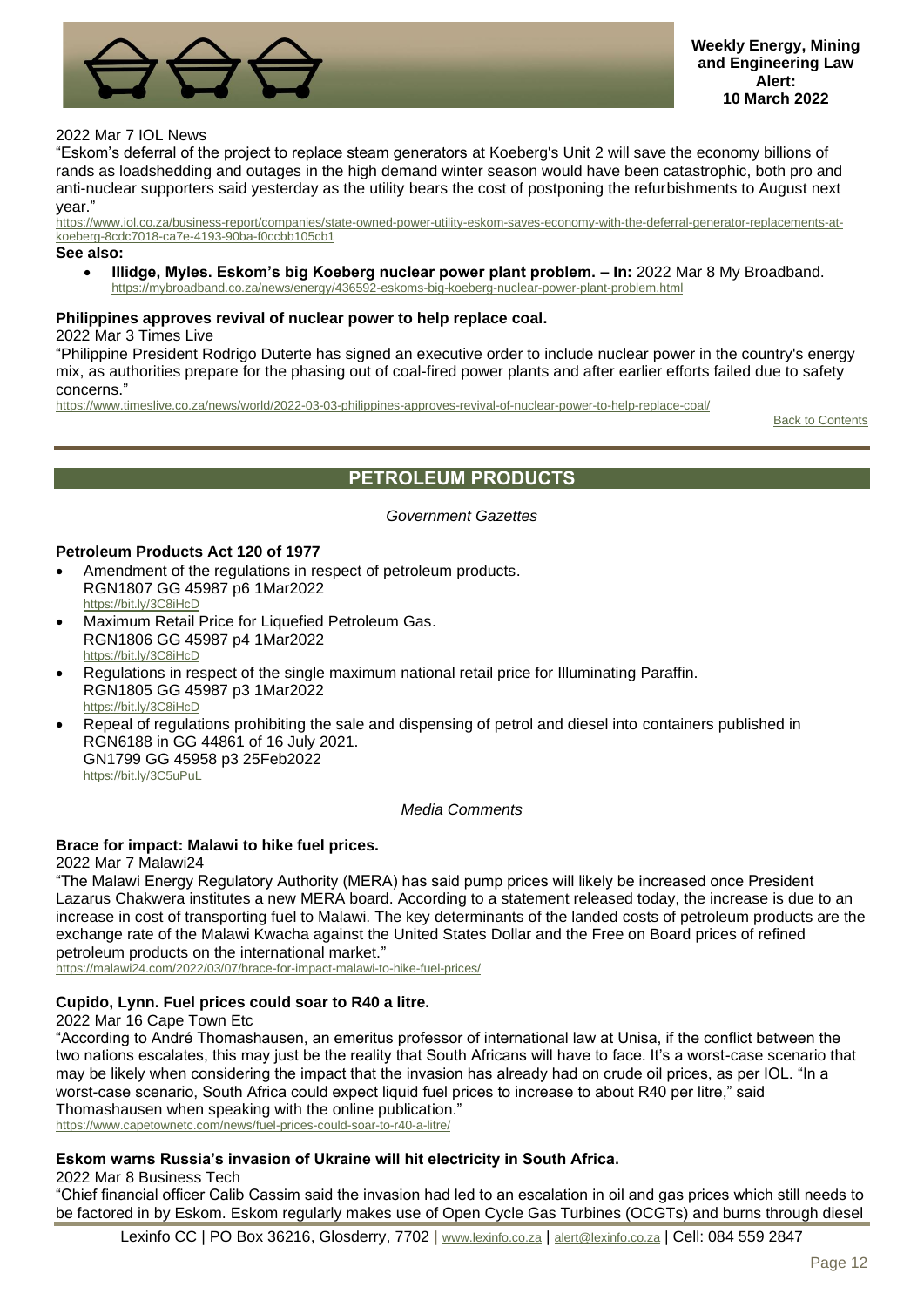![](_page_12_Picture_0.jpeg)

to supplement energy supply. Cassim cautioned, however, that from a 'bottom-line point of view', the power utility can only afford to pay so much for fuel."

<https://businesstech.co.za/news/energy/565860/eskom-warns-russias-invasion-of-ukraine-will-hit-electricity-in-south-africa/> **See also:**

• **Patel, Faizel. Spending millions on diesel could affect Eskom's liquidity – energy expert. – In:** 2022 Mar 9 The Citizen.

"Energy expert Chris Yelland said the amount of money Eskom is spending on diesel to keep the lights on could have a strong impact on its liquidity. The power utility said it is spending millions transporting and burning millions of litres of diesel to keep its open-cycle gas turbine (OCGT) stations operational. The announcement was made during a virtual media briefing where Eskom management provided an update on the current system challenges."

<https://www.citizen.co.za/news/south-africa/load-shedding/3045832/spending-millions-diesel-strong-impact-eskoms-liquidity/>

# **Evans, Julia. Mantashe says ANC had 'foresight' to invest in Shell-affiliated Batho-Batho Trust to get R15 million payout.**

# 2022 March 4 Daily Maverick

"ANC chairperson Gwede Mantashe, who is the country's Energy and Mineral Resources Minister, has defended the ruling party's R15-million donation it received from Batho Batho Trust, which has investments in Shell's exploration business. He said it was a 'dividend' the party received from their long-term investment in the trust." [https://www.dailymaverick.co.za/article/2022-03-04-mantashe-says-anc-had-foresight-to-invest-in-shell-affiliated-batho-batho-trust-to-get-r15](https://www.dailymaverick.co.za/article/2022-03-04-mantashe-says-anc-had-foresight-to-invest-in-shell-affiliated-batho-batho-trust-to-get-r15-million-payout/) [million-payout/](https://www.dailymaverick.co.za/article/2022-03-04-mantashe-says-anc-had-foresight-to-invest-in-shell-affiliated-batho-batho-trust-to-get-r15-million-payout/)

# **Jordan, Bobby. Regulator rocks the boat with plans for more offshore refuelling of ships.**

2022 Mar 10 Business Live

"SA Maritime Safety Authority intends to license new operators and create more bunker anchorages from next month, but opponents want to see an environmental impact assessment first. The regulator tasked with protecting SA's oceans is championing a plan to increase offshore ship-to-ship fuel transfers despite environmental concerns..." <https://www.timeslive.co.za/sunday-times/news/2022-03-06-regulator-rocks-the-boat-with-plans-for-more-offshore-refuelling-of-ships/> (Subscription Needed)

# **Mazingaizo, Sharon. Zimbabwe hikes fuel price again as international oil prices surge.**

2022 Mar 9 Times Live

"The Zimbabwe Energy Regulatory Authority (Zera) has increased fuel prices for the second time barely a week after an upward review, attributing the hike to surging international oil prices. The maximum pump price for diesel is now set at US\$1.68 (R25.45) and petrol US\$1.67 (R25.29). The adjustment comes days after an upward review from a flat price of US\$1.51 (R22.87)."

<https://www.timeslive.co.za/news/africa/2022-03-09-zimbabwe-hikes-fuel-price-again-as-international-oil-prices-surge/>

# **Nhede, Nicholas. Angola's licensing round and the impact of regulatory reforms on oil production.** 2022 Mar 8 Energy Capital and Power

"Angola is one of Africa's top hydrocarbon producers with 8.2 billion barrels of proven oil reserves and an estimated 13.5 trillion cubic feet (tcf) of natural gas reserves. However, production in Angola is on the decline, with the country's oil volumes decreasing from 1.7 million barrels per day (bpd) in 2015 to just short of 1.2 million bpd in 2021. With production expected to decline even further to 1.1 million bpd in 2022, the government has implemented various measures and policy reforms aimed at increasing exploration and getting production back on track." <https://energycapitalpower.com/angolas-licensing-round-and-the-impact-of-regulatory-reforms-on-oil-production/>

# **Nigeria's growing population faces an ever-growing fuel crisis.**

2022 Mar 9 The Citizen

"Nigeria's growing population of over 200 million people is facing an ever-growing fuel crisis despite its vast oil reserves. The shortage of refining capacity at existing oil refineries is the main driver of Nigeria's fuel crisis, which hampers the socio-economic development of the country. It places a high subsidy burden on the government and has long made Nigeria dependent on imported petroleum products."

<https://www.citizen.co.za/news/news-world/news-africa/3045557/nigerias-population-faces-ever-growing-fuel-crisis/>

# **Tang, Hulleng. Canada's Alberta premier pushes for revival of Keystone oil pipeline to replace Russian imports to US.**

2022 Mar 8 Business Insider US

"US President Biden revoked a key permit for the Keystone XL pipeline in 2021. The pipeline's developer officially terminated the project in June. On Monday, Alberta Premier Jason Kenney said the US could "come back to the table and help us build Keystone XL."

<https://www.businessinsider.co.za/keystone-oil-pipeline-alberta-premier-urges-revival-russia-ukraine-energy-2022-3>

[Back to Contents](#page-0-0)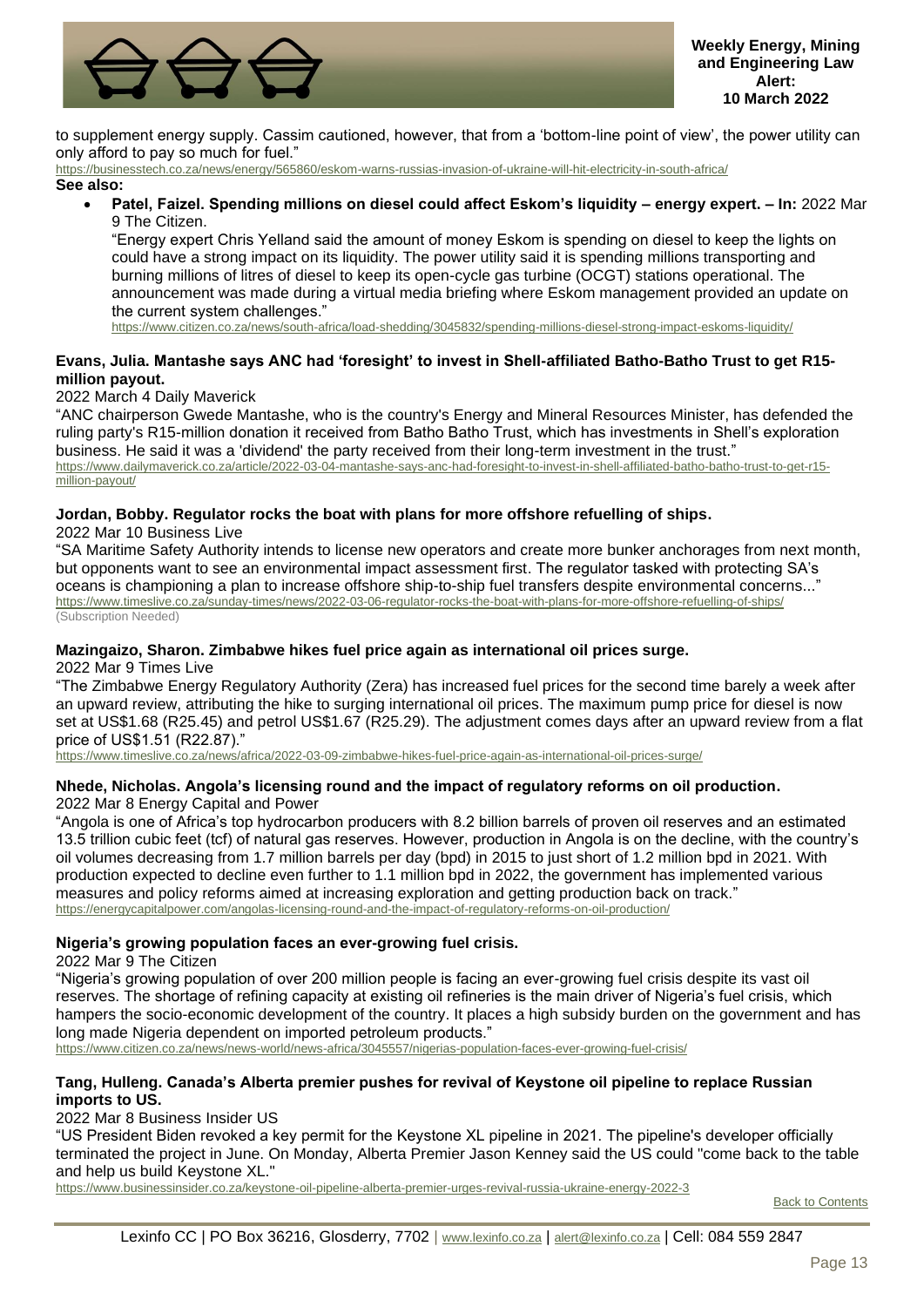![](_page_13_Picture_0.jpeg)

# **PIPELINE THEFT**

## *Media Comment*

# <span id="page-13-0"></span>**Parker, Darren. Fuel theft on Transnet pipeline causes 'massive' diesel spill.**

2022 Mar 9 Engineering News

"State-owned Transnet Pipelines has reported a "massive" diesel spillage caused by fuel thieves tampering with the network. In the early hours of March 9, a pressure drop on the multiproduct pipeline between Durban, in KwaZulu-Natal, and Heidelberg, in Gauteng, was detected by the Transnet Pipelines National Control Centre." [https://www.engineeringnews.co.za/article/fuel-theft-on-transnet-pipeline-causes-massive-diesel-spill-2022-03-09/rep\\_id:4136](https://www.engineeringnews.co.za/article/fuel-theft-on-transnet-pipeline-causes-massive-diesel-spill-2022-03-09/rep_id:4136)

[Back to Contents](#page-0-0)

# **RENEWABLE ENERGY**

*Media Comment*

# <span id="page-13-1"></span>**Iannucci, Esmarie. Zenith secures new renewable option for mine sites.**

2022 Mar 9 Mining Weekly

"Independent power producer Zenith Energy has inked an ecosystem framework agreement-deployment (ESAD) with Sydney-based clean technology innovator 5B, that could result in renewable energy penetration increasing on mine sites in the Goldfields and the Pilbara. The ESAD will permit Zenith to deploy 5B's Maverick system, which is a prefabricated solar array, allowing for rapid deployment and increasing Zenith's ability to expand renewable assets across sites."

<span id="page-13-2"></span><https://www.miningweekly.com/article/zenith-secures-new-renewable-option-for-mine-sites-2022-03-09>

[Back to Contents](#page-0-0)

# **RUSSIA / UKRAINE**

*Media Comments*

# **Delfs, Arne [et,al]. Russia's cheap energy comes back to haunt Germany.**

2022 Mar 6 Business Day

"For years, the US warned Germany about building up a dangerous energy dependence on Russia, the source of more than half of its fossil fuel imports. Now that the war in Ukraine has shocked Berlin into the same conclusion, the government is finding that changing course might be too late."

<https://www.businesslive.co.za/bloomberg/news/2022-03-06-russias-cheap-energy-comes-back-to-haunt-germany/>

### **Guenot, Marianne. World nuclear monitor says it lost contact with radiation monitoring systems at Chernobyl.** 2022 Mar 9 Business Insider US

"The world's nuclear watchdog lost contact with safeguards monitoring systems at Chernobyl. The decommissioned nuclear power plant has been under the control of Russian troops for 13 days. The International Atomic Energy Agency has expressed concern about the safety of the staff there."

<https://www.businessinsider.co.za/chernobyl-iaea-cut-off-from-radiation-monitors-after-russia-attack-2022-3>

# **Herron, James and Hurst, Laura. Shell to stop buying Russian oil and gas.**

2022 Mar 8 Moneyweb

"Shell Plc and BP Plc said they won't make any new purchases of Russian oil and gas, but won't be able to immediately to disentangle themselves from the country due to long-term contracts and the likely difficultly of finding alternative supplies. The announcements, which for Shell mark a dramatic U-turn in response to international opprobrium for its purchase of Russian crude last week, accelerates energy companies' rejection of Russia over its invasion of Ukraine."

<https://www.moneyweb.co.za/mineweb/energy/shell-to-stop-buying-russian-oil-and-gas/>

### **Maleke, Dieketseng. Mining firms in the country set for profit windfall as Russian-Ukraine conflict rages.** 2022 Mar 7 IOL News

"South African mining firms are in line for a profit windfall as the Russian invasion of Ukraine has led to an extended rally in commodities, on the back of spooked investors and fears of a supply crunch. On February 24, world markets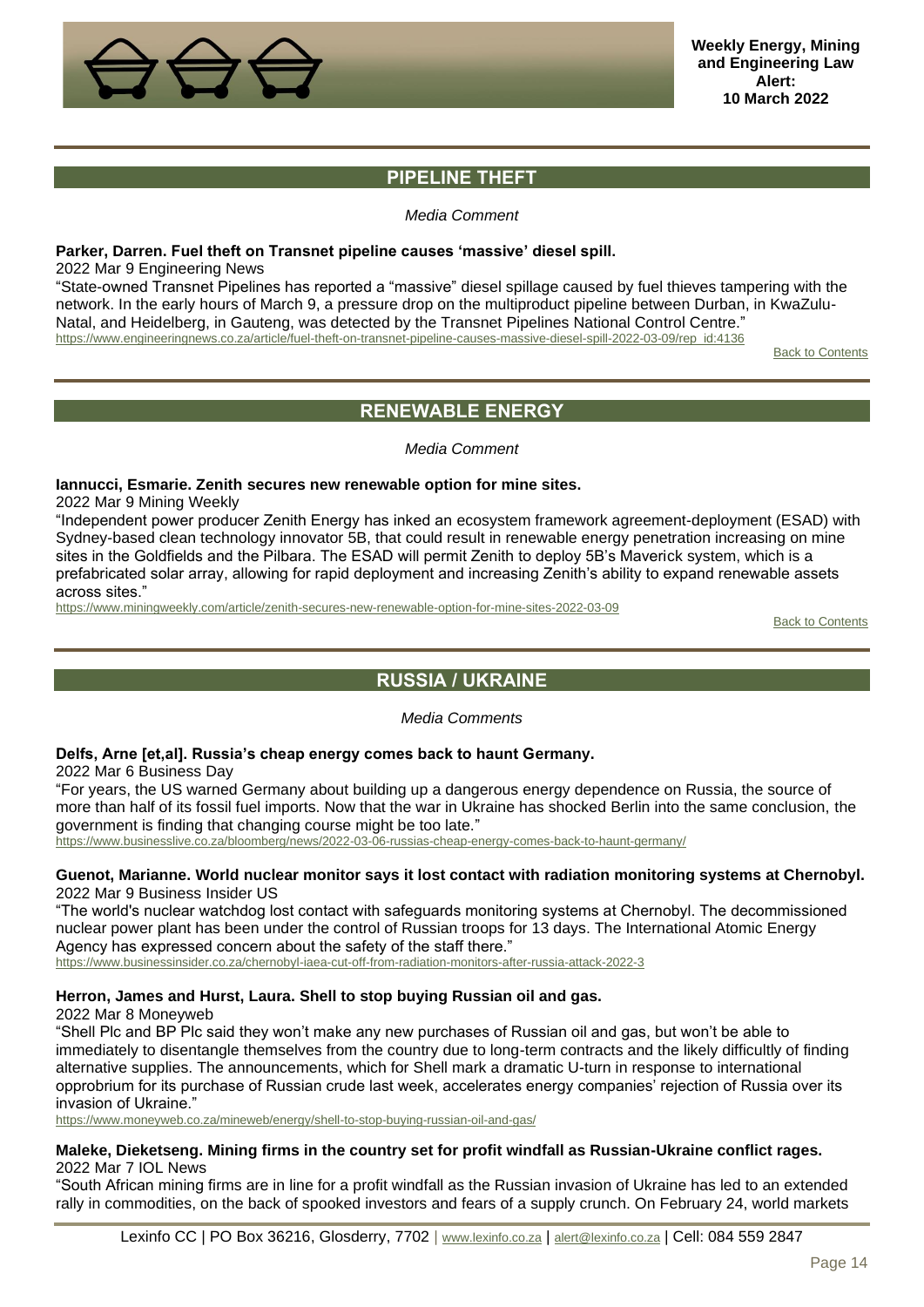![](_page_14_Picture_0.jpeg)

were shaken as Russia launched its massive military attack, which observers describe as the largest in Europe since World War II... The PGM industry anticipates that local mining firms will benefit if Russian PGM sources are sanctioned."

[https://www.iol.co.za/business-report/companies/mining-firms-in-the-country-set-for-profit-windfall-as-russian-ukraine-conflict-rages-609afaf8-91f7-](https://www.iol.co.za/business-report/companies/mining-firms-in-the-country-set-for-profit-windfall-as-russian-ukraine-conflict-rages-609afaf8-91f7-4618-9e53-18db97f334e9) [4618-9e53-18db97f334e9](https://www.iol.co.za/business-report/companies/mining-firms-in-the-country-set-for-profit-windfall-as-russian-ukraine-conflict-rages-609afaf8-91f7-4618-9e53-18db97f334e9)

## **Pakistan signs trade deal with Russia amid war.**

2022 Mar 4 IOL News

"Pakistan has become the first country to officially sign a huge trade deal with Russia at a time when Moscow has come under severe criticism for invading Ukraine. As part of the agreement, Pakistan will import two million tonnes of wheat and natural gas from Russia. Will this impact Pakistan's assistance from the International Monetary Fund (IMF)?"

<https://www.iol.co.za/news/world/pakistan-signs-trade-deal-with-russia-amid-war-b6e4df2d-dd2a-534d-9529-432a8904ddd1>

## **Pendleton, Devon and Stupples, Ben. Sanctions upset oligarch's succession plans.**

2022 Mar 3 Business Live

"Alexey Mordashov spent years meticulously mapping the handover of his multibillion-dollar empire to his children. In the span of a bloody week, those plans have gone out the window. Mordashov — who made a fortune in steel in newly post-Soviet Russia — was sanctioned on Monday by the EU in the wake of his country's invasion of Ukraine. Filings in the UK this week showed that he had shifted control of a roughly \$1.1bn stake in mining company Nordgold to his wife, Marina Mordashova."

<https://www.businesslive.co.za/bloomberg/news/2022-03-03-sanctions-upset-oligarchs-succession-plans/>

### **Russia is tightening its grip on Ukraine nuclear plant, says U.N. watchdog.**

2022 Mar 6 Daily Maverick

"Russian forces that seized Ukraine's Zaporizhzhia nuclear power plant have now placed staff running the facility under their command and restricted communications with the outside world, the U.N. nuclear watchdog said on Sunday."

<https://www.dailymaverick.co.za/article/2022-03-06-russia-is-tightening-its-grip-on-ukraine-nuclear-plant-says-u-n-watchdog/>

## **Russian oil is increasingly becoming untouchable for traders.**

2022 Mar 8 Daily Maverick

"Russian oil is becoming even less welcome in the global petroleum market as traders fret over the possibility of a U.S.-led ban on the nation's supplies, and a latest purchase by Shell Plc drew condemnation. TotalEnergies SE said its traders will no longer buy the nation's crude."

<https://www.dailymaverick.co.za/article/2022-03-08-russian-oil-is-increasingly-becoming-untouchable-for-traders/>

## **Tang, Hulleng. Canada's Alberta premier pushes for revival of Keystone oil pipeline to replace Russian imports to US.**

2022 Mar 8 Business Insider US

"US President Biden revoked a key permit for the Keystone XL pipeline in 2021. The pipeline's developer officially terminated the project in June. On Monday, Alberta Premier Jason Kenney said the US could "come back to the table and help us build Keystone XL."

<https://www.businessinsider.co.za/keystone-oil-pipeline-alberta-premier-urges-revival-russia-ukraine-energy-2022-3>

### **UK dockers refuse Russian oil, accuse sanction loophole.**

2022 Mar 5 IOL News

"British dockers on Saturday refused to unload Russian oil from a tanker, calling for the government to close a "loophole" in sanctions allowing foreign-flagged ships to deliver the fuel... <https://www.iol.co.za/news/world/uk-dockers-refuse-russian-oil-accuse-sanction-loophole-e3dcc1aa-9db8-4bbe-a3ba-e35e04542a7f>

# **US senators seek to bar Russia selling gold to dodge sanctions.**

2022 Mar 8 Mining Weekly <https://www.miningweekly.com/article/ussenators-seek-to-bar-russia-selling-gold-to-dodge-sanctions-2022-03-08>

**[Back to Contents](#page-0-0)** 

# **SEISMIC SURVEY**

*Media Comments*

<span id="page-14-0"></span>**Naidoo, Priyanka. Court vindicates the rights of West Coast fishing communities to be consulted before seismic surveys.**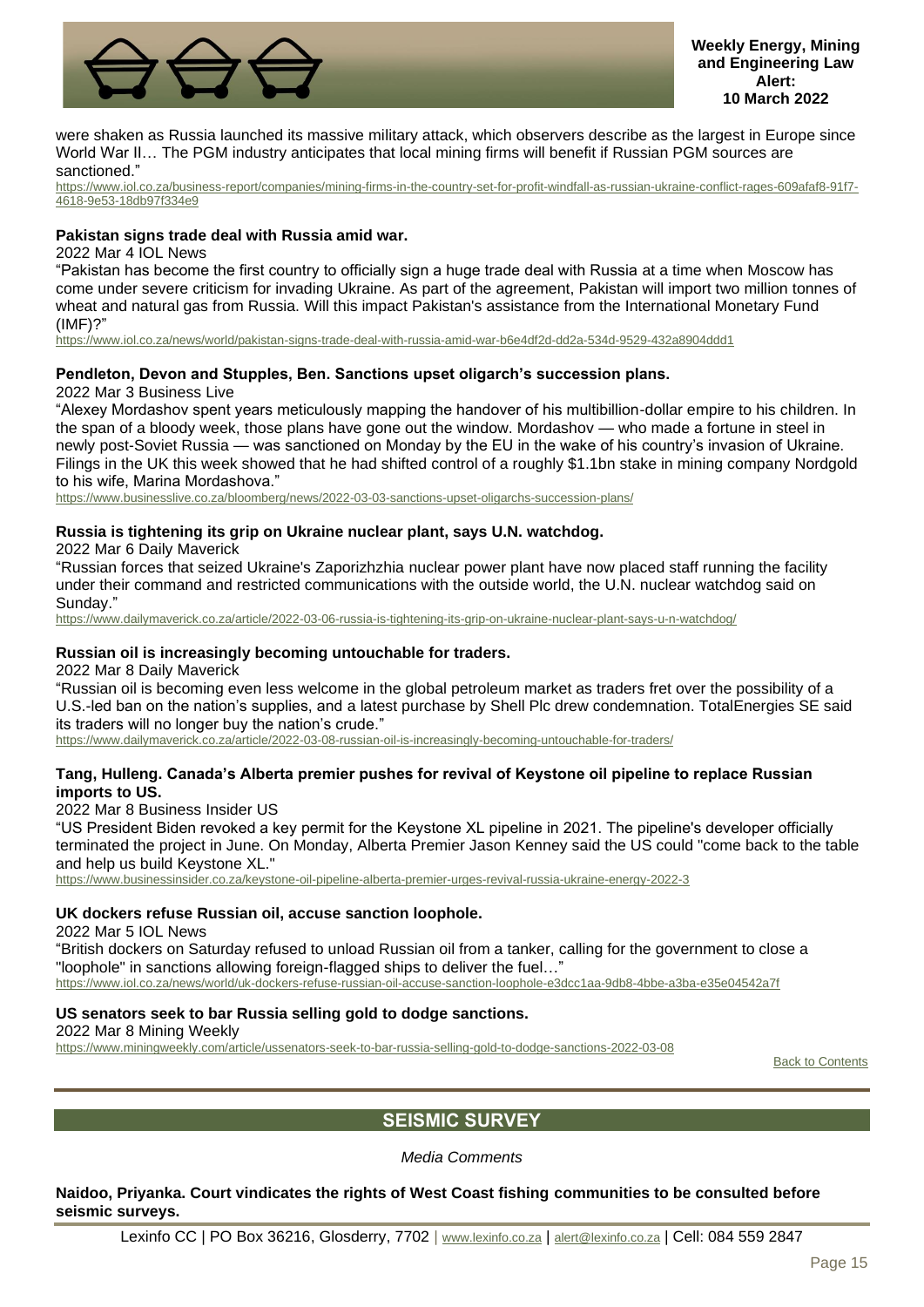![](_page_15_Picture_0.jpeg)

#### 2022 Mar 7 Daily Maverick

[https://www.dailymaverick.co.za/article/2022-03-07-court-vindicates-the-rights-of-west-coast-fishing-communities-to-be-consulted-before-seismic](https://www.dailymaverick.co.za/article/2022-03-07-court-vindicates-the-rights-of-west-coast-fishing-communities-to-be-consulted-before-seismic-surveys/)[surveys/](https://www.dailymaverick.co.za/article/2022-03-07-court-vindicates-the-rights-of-west-coast-fishing-communities-to-be-consulted-before-seismic-surveys/)

#### **Payi, Bulelwa. Small-scale fishers tell Searcher to go and never return.**

2022 Mar 6 IOL News

<span id="page-15-0"></span><https://www.iol.co.za/weekend-argus/news/small-scale-fishers-tell-searcher-to-go-and-never-return-dec6f6dc-bfe0-4112-bdb8-bc4df5b8cde6>

**[Back to Contents](#page-0-0)** 

# **STATE CAPTURE**

#### *Media Comments*

#### **Grootes, Stephen. Gwede Mantashe's challenge to Zondo will further damage the ANC and its standing.** 2022 Mar 3 Daily Maverick

"On Tuesday night, the third instalment of the Zondo Commission report was published. It said Bosasa had paid for work done at two of Mantashe's properties in the Eastern Cape and one in Gauteng. The report says that "…the provision of free security installations was manifestly part of the corrupt modus operandi of Bosasa and its directors." On Wednesday afternoon, Mantashe held a press conference at the offices of his department. He told journalists he would challenge Zondo's explosive findings. It is not clear why he held the briefing at his official government office while the findings are about his conduct while he was the secretary-general of the ANC." <https://www.dailymaverick.co.za/article/2022-03-03-gwede-mantashes-challenge-to-zondo-will-further-damage-the-anc-and-its-standing/>

### **Gules, Nicki and Jika, Thanduxolo. 'Don't allow Gupta enabler to grab Optimum,' warns Hermione Cronje.** 2022 Mar 6 Times Live

"In one of her final acts as head of the Investigating Directorate, advocate Hermione Cronje has warned that Dubaibased British businessman Daniel McGowan was involved in state capture and should not be allowed to get his hands on one of its biggest prizes — the Guptas' Optimum Coal Mine..."

<https://www.timeslive.co.za/sunday-times/news/2022-03-06-dont-allow-gupta-enabler-to-grab-optimum-warns-hermione-cronje/> (Subscription Needed)

### **Mahlaka, Ray. ANC caught in Bosasa crime web.**

2022 Mar 6 Daily Maverick

"The Zondo Commission has found that the value of crooked contracts given to Bosasa by government departments was at least R2.37bn. And the ANC is deeply implicated in the skulduggery. In the late 1990s, Bosasa, known at the time as Dyambu Holdings, was a fledgling logistics group that hardly got media headlines because its operations were small and limited to providing catering services to hostels in the mining industry. But Bosasa did have an impressive client list, doing catering for mining and resources giants such as Sasol and Harmony Gold." <https://www.dailymaverick.co.za/article/2022-03-06-anc-caught-in-bosasa-crime-web/>

#### **Moodley, Neesa. 'Industrial-strength money laundering' at Optimum Coal Mine the epicentre of State Capture.** 2022 Mar 8 Daily Maverick

<span id="page-15-1"></span><https://www.dailymaverick.co.za/article/2022-03-08-industrial-strength-money-laundering-at-optimum-coal-mine-the-epicentre-of-state-capture/> [Back to Contents](#page-0-0)

# **TAXATION**

*Law Firm Article*

# **Montjane, Josias (SNG Grant Thornton, RSA). Discussion paper: proposed tax regime in respect of oil and gas.**

## 2022 Mar 8 Montaq

"On 17 December 2021 National treasury issued a tax policy discussion paper (discussion paper) on "what is the most appropriate tax regime for the oil and gas industry?". Government wishes to evaluate whether the tax regime for the upstream petroleum industry (within the wider fiscal policy context) is suitably designed to create a balance between attracting investment and generating an appropriate level of government revenue, while simultaneously enabling South Africa to achieve its commitments in respect of climate change. Below are key proposals made in the discussion paper together with our brief comments where relevant."

<https://www.mondaq.com/southafrica/income-tax/1169152/discussion-paper-proposed-tax-regime-in-respect-of-oil-and-gas>

**[Back to Contents](#page-0-0)**